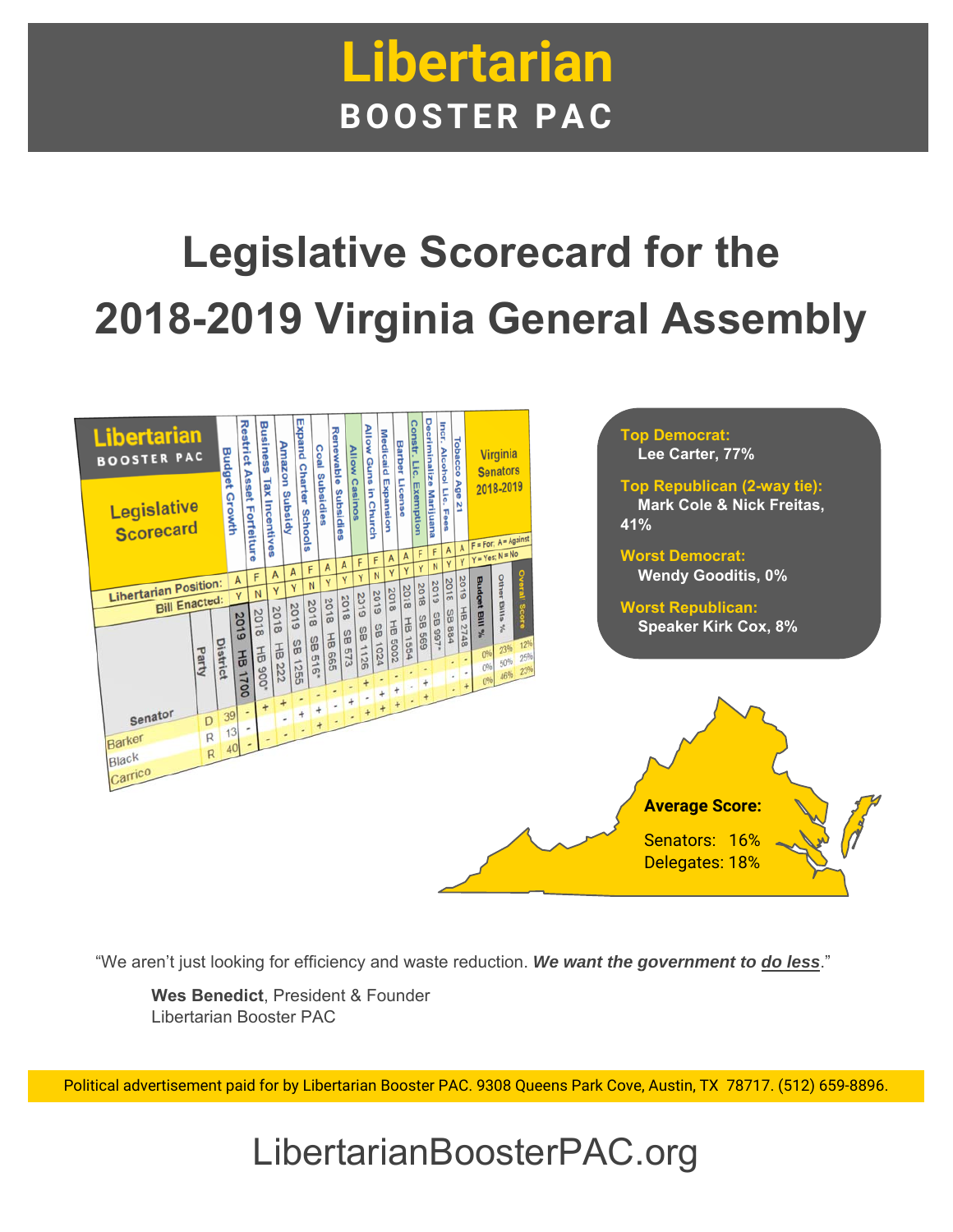#### **Letter from the Libertarian Booster PAC President**

Dear Friend of Liberty,

The Libertarian Booster PAC is pleased to present our ratings of the members of the 2018-2019 Virginia state legislature, the General Assembly, based on their votes on various bills.

With average ratings of 16% in the Senate and 18% in the House of Delegates, it's abundantly clear that the incumbents rarely vote to move public policy in a peaceful and productive direction and any differences between Democrats and Republicans are minor in the big picture. The Virginia legislature is almost equally divided between Republicans and Democrats, with no Libertarians serving.

Libertarians generally favor maximum freedom and a much smaller government, with lower taxes, less government spending, fewer regulations, and fewer restrictions on personal behavior and lifestyles.

People have a variety of preferences and priorities when it comes to religion, education, lifestyles, behavior, finances, and charity. Libertarians embrace diversity and think you should be able to do whatever you want as long as you aren't infringing on the rights of others.

Much of the conflict in our society is the result of one group of people forcing other groups to do things they don't want to do.

Libertarians acknowledge people will not always agree on what is best or appropriate. While Libertarians generally have a "live-and-let-live" attitude, that doesn't mean you have to sit down, be quiet, and accept other people's choices if you don't like what they're doing. But there's a right way and a wrong way to change people. Libertarians support using *persuasion* to influence other people's choices, rather than the *force* of government.

It's fine to encourage young adults not to smoke. It's wrong to pass laws prohibiting adults who are 18 to 20 years old from buying cigarettes. It's fine for customers to choose only barbers who are trained and certified for special techniques. It's wrong for the government to prohibit (with force) barbers who don't have that same certification from offering their services. It's up to customers to judge qualifications and to decide which service providers to trust, not the government. Unfortunately, the General Assembly made both of those wrong choices this year.

We were pleased to see the legislature vote for minor changes that reduce some construction license requirements, and allow casinos in Virginia under some circumstances. (We want to give credit in the rare cases where credit is due.)

Generally, the Virginia legislature performed very poorly from 2018 to 2019 by failing to restrict abusive asset forfeiture policies, by failing to expand school choice, by failing to allow guns in church, by failing to decriminalize marijuana, and by increasing the tobacco age from 18 to 21.

Instead of supporting free markets, the legislature subsidized both coal and renewable energy, and increased the licensing fees for businesses that sell alcohol.

Instead of providing across-the-board tax cuts for all businesses, the legislature singled out a few classes of businesses, plus the giant Amazon, and gave those privileged businesses tax incentives, including actual handouts.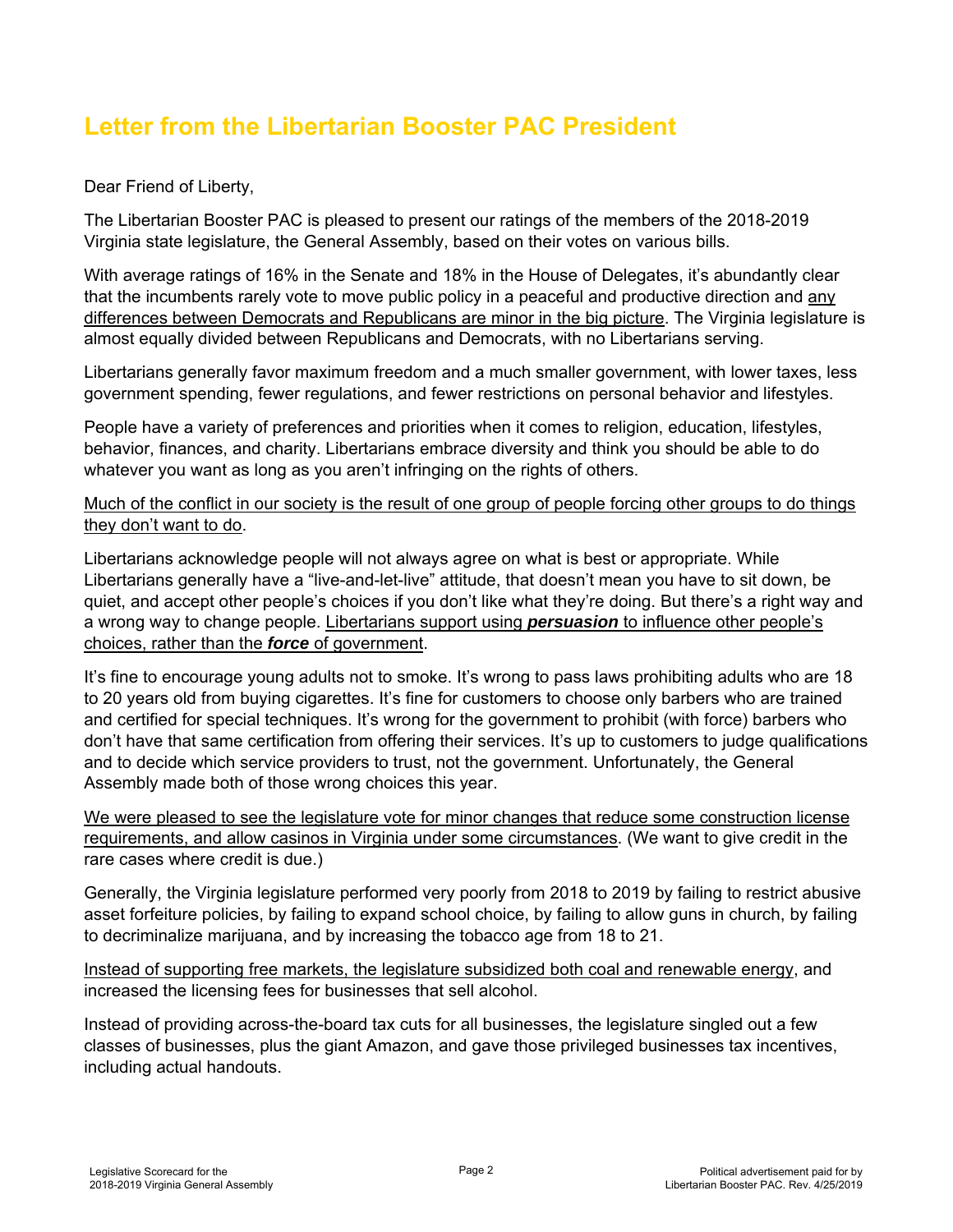The most glaring negative is the continued growth of the budget. Libertarians want lower government spending and lower taxes. We aren't just looking for efficiency and waste reduction. *We want the government to do less*. We want to eliminate programs that should be provided by the private sector, such as education, certifications, and charity. And we want to get rid of elements that should not exist at all, like the portion of police, courts, and jails used to enforce the war on drugs.

Lots of people, not just Libertarians, rightfully decry rising taxes and spending. So why do taxes and spending keep going up?

Taxes and spending keep going up because every Virginia Senator and Delegate but one voted for a bigger budget. That's why.

That's why we need different people in office.

Sure, Republicans often pay lip service to free markets and tax cuts, but when it actually matters, elected Republicans almost always vote for bigger budgets.

The budget is so important that we weighted it (2019 House Bill 1700) equal to all other bills combined when calculating our Overall Score for each legislator. The budget affects every Virginian significantly every day. The other bills are important, but their impact is narrower.

The Commonwealth of Virginia budget for spending was \$40 billion in 2012, \$50 billion in 2016, and \$62 billion in 2020. Libertarians reject the notion that budgets should always go up. The Libertarian Booster PAC supports cutting the Virginia budget instead.

It should be no surprise that the Libertarian Booster PAC wants to see Libertarian Party candidates elected to office to help implement our policies. We will continue working towards that end. We think the charts on the following pages show how reasonable our Libertarian positions are.

In the meantime, we also hope our Legislative Scorecard helps to educate Republican and Democratic voters about important issues, and we hope voters use our scorecard to pressure their representatives to vote the right way in the future.

Yours in liberty,

Was Benedict

Wes Benedict President Libertarian Booster PAC



The Libertarian Booster PAC was founded in 2012 and is based in Austin, Texas. In 2013, the Libertarian Booster PAC was instrumental in recruiting Robert Sarvis to run for Governor of Virginia as the Libertarian candidate. Sarvis received 6.5% of the vote, which was the highest for a third party candidate in a southern state in 40 years. Wes Benedict served as Executive Director of the Libertarian National Committee during most of the period from 2009 through 2018.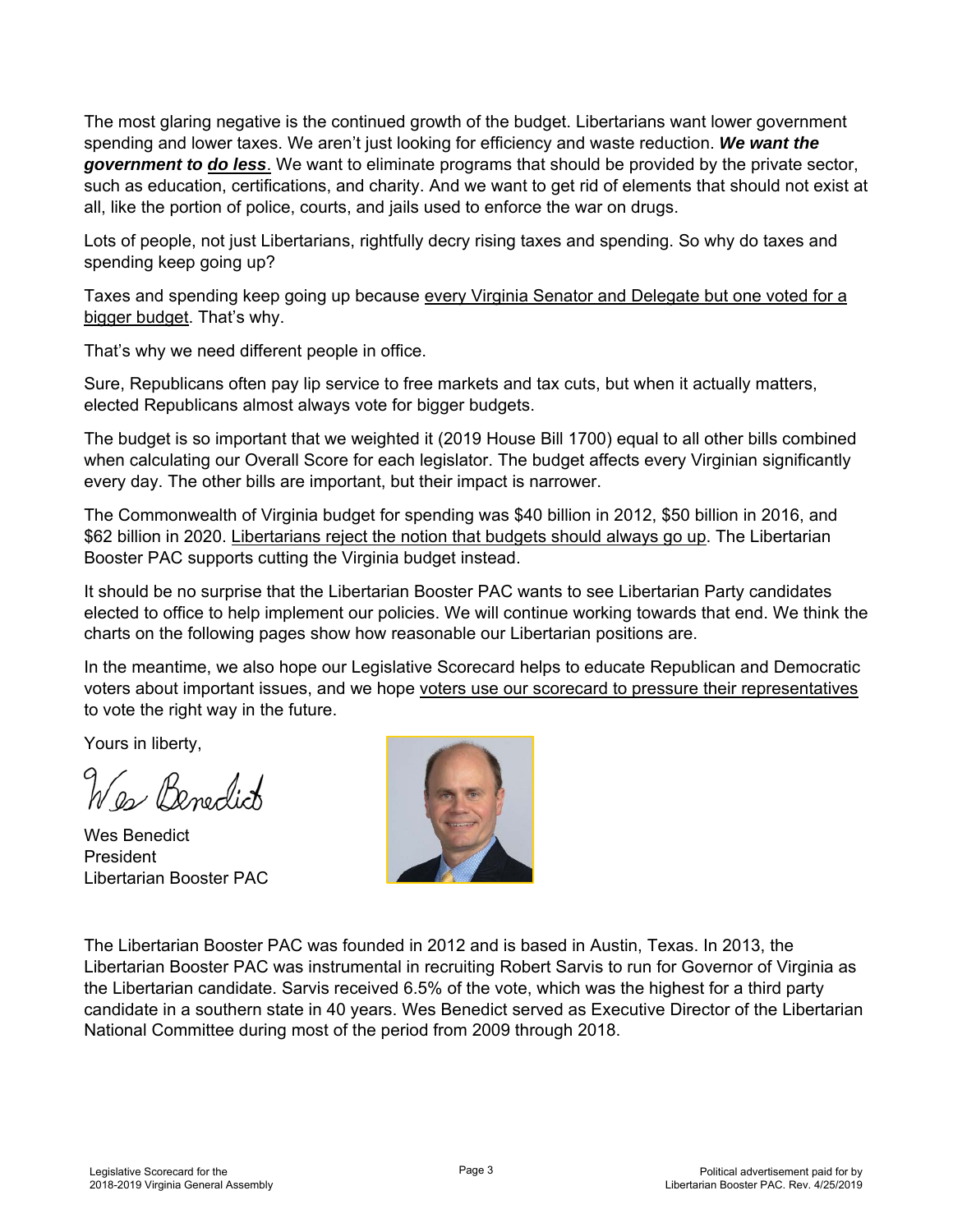#### **Methodology and Results**

Members of the Virginia Assembly submitted over two thousand bills from 2018 to 2019. Hundreds passed and were enacted, while the others failed or were put off for future consideration.

Libertarian Booster PAC selected fifteen of those bills that covered a variety of issues we thought were important to Libertarians and the general public, and that Libertarians could clearly support or oppose.

In most cases, the entire General Assembly (House and Senate) voted on the bills we selected. However, in a few cases, only committees of the two houses voted. We included those committee votes because we thought the issues were particularly important. For example, 2019 Senate Bill 997 to decriminalize marijuana died in committee and never reached the entire Senate.

| <b>Senate</b>                            | <b>Senator, District</b>                  | <b>Budget</b><br><b>Bill %</b> | <b>Other</b><br><b>Bills %</b> | <b>Overall</b><br><b>Score</b> |
|------------------------------------------|-------------------------------------------|--------------------------------|--------------------------------|--------------------------------|
| <b>Best Republican</b><br>$(2$ -way tie) | Amanda Chase, 11<br>David Suetterlein, 19 | 0%<br>$0\%$                    | 67%<br>67%                     | 33%<br>33%                     |
| <b>Best Democrat</b>                     | Chap Petersen, 34                         | 0%                             | 36%                            | 18%                            |
| Worst Republican                         | Emmett Hanger, 24                         | 0%                             | 17%                            | 8%                             |
| <b>Worst Democrat</b>                    | Rosalyn Dance, 16                         | 0%                             | 8%                             | 4%                             |

These are our best- and worst-rated legislators:

| <b>House of</b><br><b>Delegates</b>   | <b>Delegate, District</b>         | <b>Budget</b><br><b>Bill %</b> | <b>Other</b><br><b>Bills %</b> | <b>Overall</b><br><b>Score</b> |
|---------------------------------------|-----------------------------------|--------------------------------|--------------------------------|--------------------------------|
| <b>Best Republican</b><br>(2-way tie) | Mark Cole, 88<br>Nick Freitas, 30 | $0\%$<br>$0\%$                 | 82%<br>82%                     | 41%<br>41%                     |
| <b>Best Democrat</b>                  | Lee Carter, 50                    | 100%                           | 55%                            | 77%                            |
| Worst Republican                      | Kirk Cox, 66                      | 0%                             | 17%                            | 8%                             |
| <b>Worst Democrat</b>                 | Wendy Gooditis, 10                | $0\%$                          | $0\%$                          | 0%                             |

For the Overall Score, we weighted the budget bill, HB 1700, equal to all other bills combined. Delegate Lee Carter (Democrat, District 50) was the only one to vote against the budget. For that reason, Carter was our highest-scoring member of either house, with an Overall Score of 77%.

It's worth noting that Carter is a self-described Democratic Socialist, and Libertarians disagree with socialists on many important issues. Nevertheless, Carter was the only legislator to vote against the budget bill, and we believe that choice deserves recognition.

The overall worst-rated member in either house was Delegate Wendy Gooditis (District 10), who remarkably voted against Libertarians on every bill, resulting in an Overall Score of 0%.

Delegate Kirk Cox, who serves as Speaker of the House, was the worst-rated House Republican with an Overall Score of 8%.

The tables on the following pages give descriptions and vote breakdowns for the bills we included.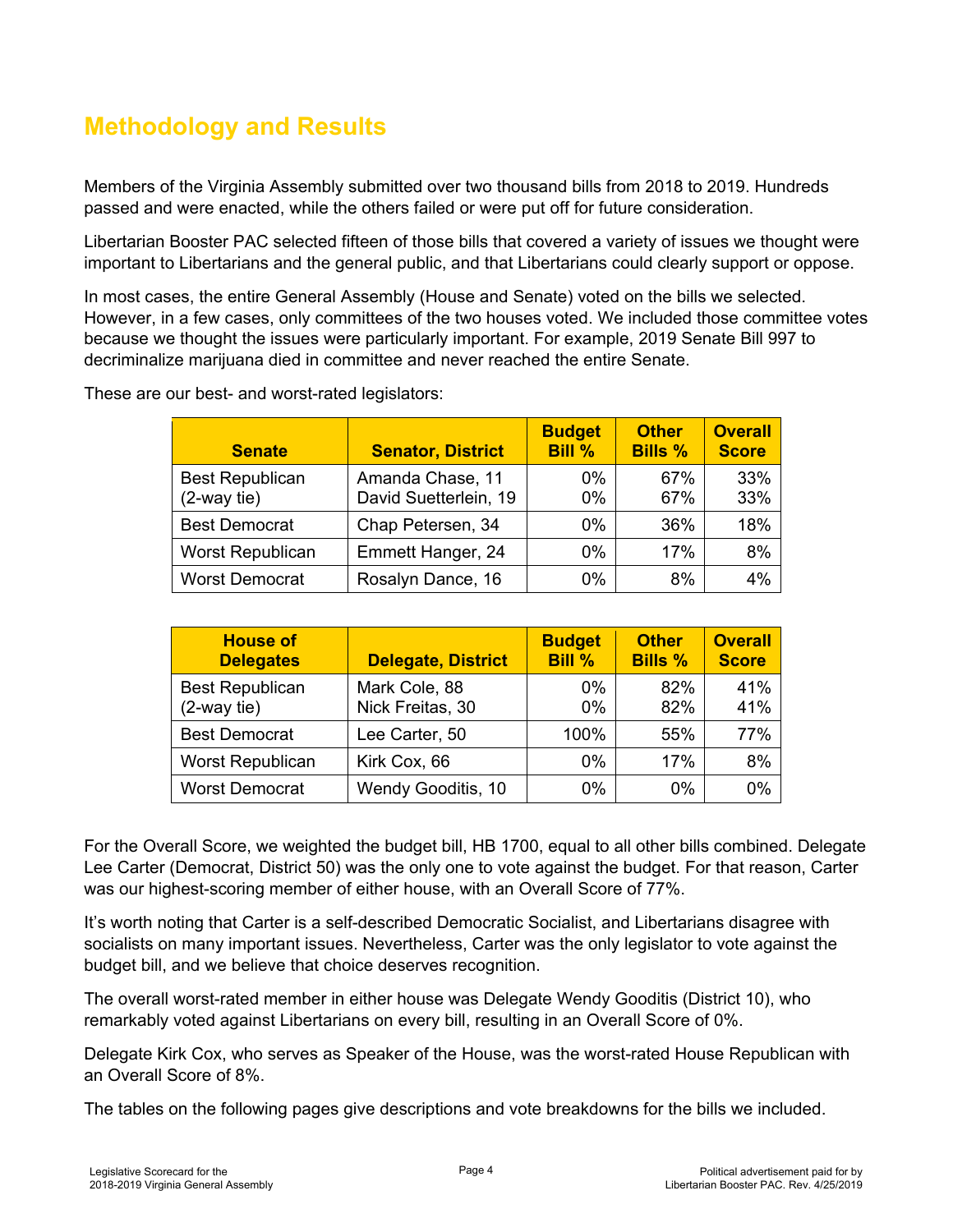#### **Libertarian B O O S T E R P A C**

#### **Selected Bills of the 2018-2019 Virginia Legislature**

| Year | Bill #                     | <b>Bill Topic</b>                                    | <b>Bill Description</b>                                                                                                                                                                                                                                                                                                                                                               | <b>PAC</b><br><b>Position</b> | <b>Bill</b><br><b>Enacted?</b> |
|------|----------------------------|------------------------------------------------------|---------------------------------------------------------------------------------------------------------------------------------------------------------------------------------------------------------------------------------------------------------------------------------------------------------------------------------------------------------------------------------------|-------------------------------|--------------------------------|
| 2019 | <b>HB 1700</b>             | <b>Budget</b><br>Growth                              | Grows spending from \$105 billion in 2017-2018, to<br>\$121 billion in 2019-2020. Libertarians want to cut<br>government spending, not increase it. (This bill was<br>weighted very heavily on our scorecard.)                                                                                                                                                                        | Against                       | Yes                            |
| 2018 | <b>HB 900</b>              | <b>Restrict</b><br><b>Asset</b><br><b>Forfeiture</b> | Prohibits police from taking someone's property until<br>the person has been found guilty of a crime.<br>Libertarians oppose policing for profit and especially<br>oppose law enforcement's ability to seize and keep<br>property without getting a conviction in court.                                                                                                              | For                           | <b>No</b>                      |
| 2018 | <b>HB 222</b>              | <b>Business</b><br>Tax<br><b>Incentives</b>          | Gives tax incentives to businesses that make certain<br>investments in Virginia. Libertarians support a level<br>playing field and reduced taxes for everyone, and<br>oppose government picking winners and losers.                                                                                                                                                                   | Against                       | Yes                            |
| 2019 | SB 1255/<br><b>HB 2356</b> | <b>Amazon</b><br><b>Subsidy</b>                      | Gives \$750 million in tax incentives for Amazon to<br>locate a second headquarters in Virginia. Libertarians<br>support a level playing field and oppose special<br>privileges for any business. Offering incentives leads<br>to corruption, hurts competition, and encourages<br>businesses to focus on lobbying for handouts rather<br>than improving their products and services. | Against                       | Yes                            |
| 2018 | <b>SB 516</b>              | <b>Expand</b><br><b>Charter</b><br><b>Schools</b>    | Allows the Virginia Board of Education to expand the<br>availability of charter schools. The bill died in the<br>Senate Finance Committee. Libertarians want<br>government out of education, but some see charters<br>as a small step towards improving quality and reducing<br>taxpayer cost with competition.                                                                       | For                           | No                             |
|      | 2018 HB 665                | Coal<br><b>Subsidies</b>                             | Gives up to \$7.3 million in subsidies for coal<br>companies. Libertarians support a level playing field<br>and oppose government subsidizing one form of<br>energy over another.                                                                                                                                                                                                     | Against                       | Yes                            |
| 2018 | <b>SB 573</b>              | <b>Renewable</b><br><b>Subsidies</b>                 | Gives a tax subsidy to renewable energy businesses<br>for creating jobs. Libertarians support a level playing<br>field. Subsidizing renewable energy and coal seems<br>especially absurd (see 2018 HB 665).                                                                                                                                                                           | Against                       | Yes                            |
| 2019 | <b>SB 1126</b>             | <b>Allow</b><br><b>Casinos</b>                       | Allows casinos in Virginia. Libertarians oppose bans<br>on gambling.                                                                                                                                                                                                                                                                                                                  | For                           | <b>Yes</b>                     |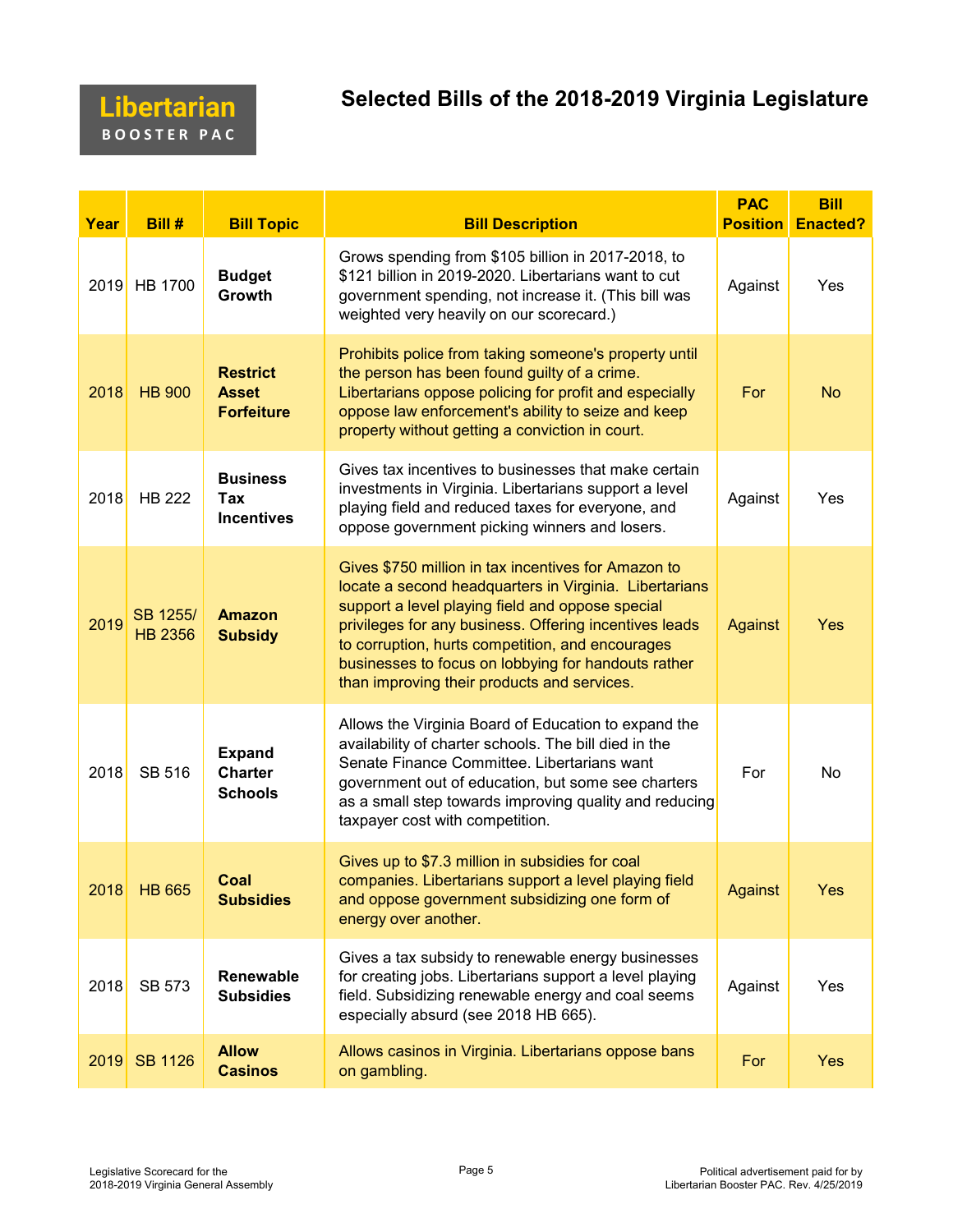| Year | Bill #             | <b>Bill Topic</b>                                         | <b>Bill Description</b>                                                                                                                                                                                                                                                                                                                                                                                         | <b>PAC</b><br><b>Position</b> | <b>Bill</b><br><b>Enacted?</b> |
|------|--------------------|-----------------------------------------------------------|-----------------------------------------------------------------------------------------------------------------------------------------------------------------------------------------------------------------------------------------------------------------------------------------------------------------------------------------------------------------------------------------------------------------|-------------------------------|--------------------------------|
| 2019 | SB 1024            | <b>Allow Guns</b><br>in Church                            | Removes the blanket prohibition of guns in churches.<br>Churches would then have the right to either allow or<br>prohibit guns. Libertarians oppose government<br>prohibitions of guns and support the right of private<br>property owners to allow or prohibit guns.                                                                                                                                           | For                           | No                             |
| 2018 | <b>HB 5002</b>     | <b>Medicaid</b><br><b>Expansion</b>                       | Expands Medicaid eligibility to around 400,000<br>additional people. Medicaid is a state and federal<br>program to help cover medical expenses of the poor.<br>Libertarians oppose government involvement in<br>healthcare and health insurance, and believe costs<br>would drop dramatically and quality would improve if<br>the government got out of the way.                                                | Against                       | <b>Yes</b>                     |
| 2018 | HB 1554            | <b>Barber</b><br>License                                  | Creates a new type of license for "master barbers."<br>Libertarians oppose more government licensing.<br>Occupational licenses require expensive and time-<br>consuming training, and make it harder for young and<br>poor people to start careers. Libertarians would allow<br>private certifications to replace state-controlled<br>licensing.                                                                | Against                       | Yes                            |
| 2018 | <b>SB 569</b>      | <b>Construction</b><br><b>License</b><br><b>Exemption</b> | Allows students and apprentices to do construction<br>work without a license, if they work for a licensed<br>contractor. Also expands other construction license<br>exemptions. Libertarians generally oppose<br>government licensing because it violates workers'<br>rights, harms competition, and drives up costs.                                                                                           | For                           | Yes                            |
| 2019 | SB 997/<br>HB 2079 | <b>Decriminalize</b><br>Marijuana                         | Decriminalizes marijuana possession and replaces<br>criminal punishment with a civil penalty of \$250 or<br>less. Current law imposes a maximum fine of \$500<br>and a maximum 30-day jail sentence for a first<br>offense. Libertarians are opposed to the war on drugs,<br>which violates people's rights, costs a lot of money for<br>jails and courts, and harms people by giving them<br>criminal records. | For                           | No                             |
| 2018 | <b>SB 884</b>      | <b>Increase</b><br><b>Alcohol</b><br><b>License Fees</b>  | Increases the fees on alcoholic beverage licenses.<br>Libertarians oppose these licenses entirely, and<br>certainly oppose increasing these fees, which harm<br>business owners and drive up prices for consumers.                                                                                                                                                                                              | Against                       | <b>Yes</b>                     |
| 2019 | HB 2748            | <b>Tobacco Age</b><br>21                                  | Increases the minimum age to buy tobacco from 18 to<br>21, except for active military. Libertarians think<br>18-year-olds should be able to control what they put in<br>their bodies and should therefore be able to purchase<br>tobacco.                                                                                                                                                                       | Against                       | Yes                            |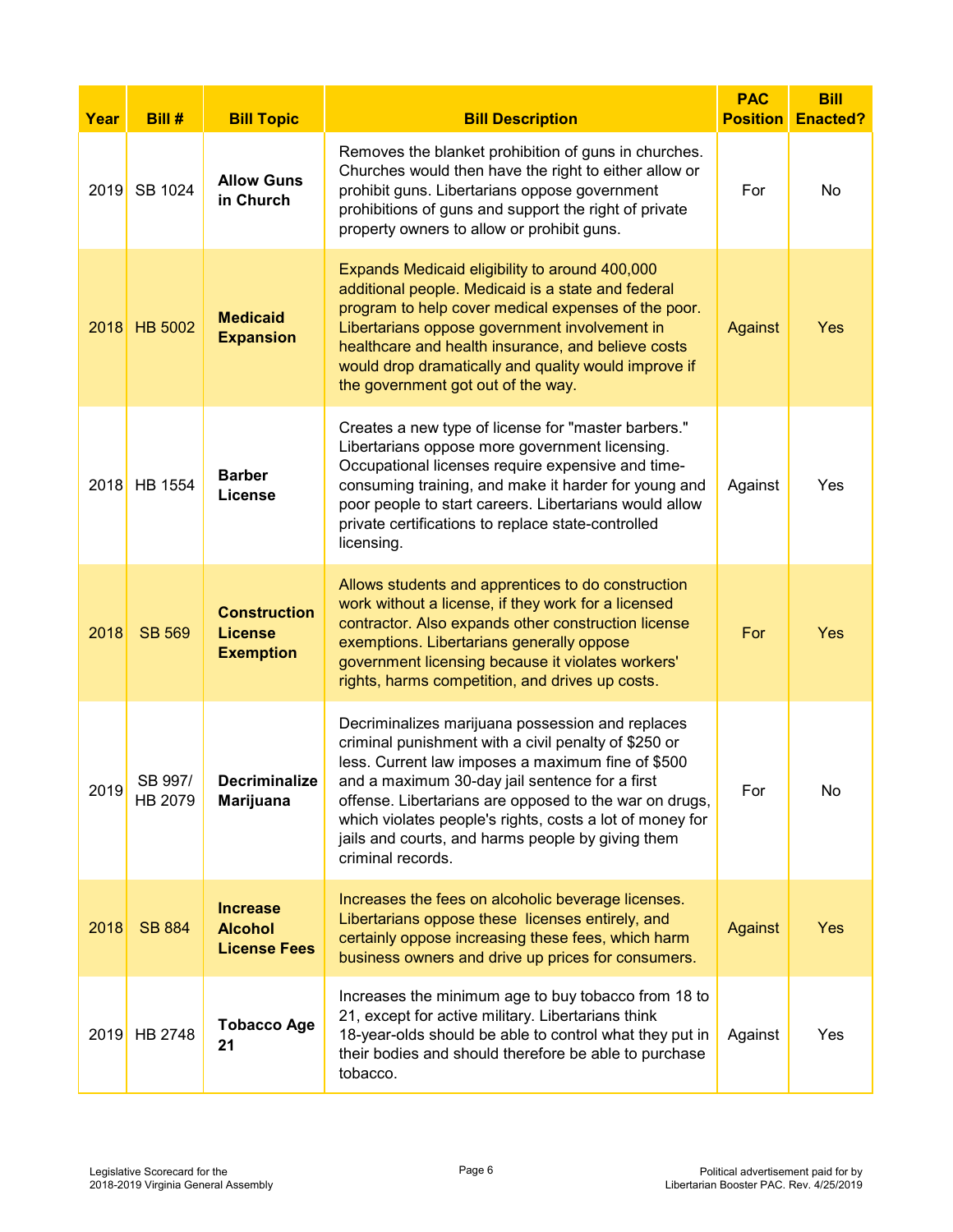| <b>Libertarian</b><br><b>BOOSTER PAC</b> |                |                 |                          |                                  | <b>Business</b>          | <b>Amazon</b>            |                        |                          |                               |                       | <b>Allow Guns</b>        | <b>Medicaid</b>          |                       | Constr. Lic.             | Decriminalize                                       |                            | Tobacco                  |                          | <b>Virginia</b>              |               |
|------------------------------------------|----------------|-----------------|--------------------------|----------------------------------|--------------------------|--------------------------|------------------------|--------------------------|-------------------------------|-----------------------|--------------------------|--------------------------|-----------------------|--------------------------|-----------------------------------------------------|----------------------------|--------------------------|--------------------------|------------------------------|---------------|
| <b>Legislative</b><br><b>Scorecard</b>   |                |                 | <b>Budget Growth</b>     | <b>Restrict Asset Forteiture</b> | Tax<br>Incentives        | Subsidy                  | Expand Charter Schools | <b>Coal Subsidies</b>    | <b>Renewable Subsidies</b>    | <b>Allow Casinos</b>  | in Church                | Expansion                | <b>Barber License</b> | Exemption                | <b>Marijuana</b>                                    | Incr. Alcohol Lic.<br>Fees | Age<br>21                |                          | <b>Senators</b><br>2018-2019 |               |
| <b>Libertarian Position:</b>             |                |                 | $\bigwedge$              | F                                | $\overline{A}$           | $\overline{A}$           | F                      | Α                        | $\overline{A}$                | $\mathsf{F}$          | F                        | A                        | $\overline{A}$        | F                        | F                                                   | $\overline{A}$             | $\overline{A}$           | F                        | $= For; A = Against$         |               |
| <b>Bill Enacted:</b>                     |                |                 | Υ                        | $\mathsf{N}$                     | Ÿ                        | Y                        | $\mathsf{N}$           | Ÿ                        | Y                             | Y                     | N                        | Υ                        | Y                     | Y                        | N                                                   | Y                          | Y                        |                          | $Y = Yes; N = No$            |               |
|                                          |                |                 | 5019                     | 2018                             | 2018                     | 8019                     | 2018                   | 2018                     | 2018                          | 8018                  | 2019                     | 2018                     | 2018                  | 2018                     | 5019                                                | 2018                       | 8019                     |                          |                              |               |
| <b>Senator</b>                           | Party          | <b>District</b> | 곰<br>1700                | 곰<br>$000*$                      | 곰<br>222                 | SB<br>1255               | SB<br>516*             | $\frac{1}{6}$<br>999     | SB<br><b>573</b>              | SB<br>1126            | SB<br>1024               | 곰<br>2009                | $\frac{1}{6}$<br>1554 | SB<br>699                | $\omega$<br>$\tilde{\mathbf{\omega}}$<br><b>766</b> | SB<br>884                  | 곰<br>2748                | <b>Budget Bill</b><br>వ్ | <b>Other Bills</b><br>ಸ      | Overall Score |
| <b>Barker</b>                            | D              | 39              | ÷,                       | $+$                              | $\ddot{}$                | ٠                        | ٠                      | ٠                        | ٠                             | $\ddot{}$             | ÷,                       | ٠                        | ۰                     | ٠                        |                                                     | ٠                          | ٠                        | 0%                       | 23%                          | 12%           |
| <b>Black</b>                             | $\mathsf{R}$   | 13              | ÷,                       |                                  | L,                       | ÷.                       | ÷                      | ÷,                       | $\color{red}{+}$              | ÷,                    | ÷.                       | $\ddot{}$                | ä,                    | +                        |                                                     | ÷,                         | $\overline{\phantom{a}}$ | 0%                       | 50%                          | 25%           |
| Carrico                                  | $\overline{R}$ | 40              | ÷,                       | ٠                                | ÷                        | $\overline{\phantom{a}}$ | $\ddot{}$              | ٠                        | ٠                             | $\ddot{}$             | $\ddot{}$                | $\ddot{}$                | ٠                     | $\ddot{}$                |                                                     | ÷                          | $\ddot{}$                | 0%                       | 46%                          | 23%           |
| Chafin                                   | R              | 38              | ÷,                       | $\ddot{}$                        |                          | ۰                        |                        | $\overline{\phantom{a}}$ | $\overline{\phantom{0}}$      | $\ddot{}$             | $\ddot{}$                |                          | ÷                     | +                        | $\overline{\phantom{0}}$                            | ÷                          | $\overline{\phantom{a}}$ | $0\%$                    | 31%                          | 15%           |
| <b>Chase</b>                             | $\overline{R}$ | 11              | $\overline{\phantom{a}}$ |                                  | ÷                        | $\ddot{}$                | $\ddot{}$              | $\overline{\phantom{a}}$ | $\ddot{}$                     | $\blacksquare$        | $\ddot{}$                | $\ddot{}$                | ۰                     | $\ddot{}$                |                                                     | $\ddot{}$                  | $\ddot{}$                | 0%                       | 67%                          | 33%           |
| Cosgrove                                 | $\mathsf{R}$   | 14              | ÷,                       |                                  | $\overline{a}$           | $\overline{a}$           | ÷                      | $\overline{\phantom{a}}$ | ÷,                            | $\overline{a}$        | $\ddot{}$                | $\ddot{}$                | Ē,                    | $\ddot{}$                |                                                     | ÷                          |                          | 0%                       | 33%                          | 17%           |
| <b>Dance</b>                             | D              | 16              | ÷,                       | ٠                                | ٠                        | ٠                        |                        | ٠                        | ÷,                            | $\ddot{}$             | ÷,                       | ٠                        | ٠                     | $\overline{\phantom{a}}$ |                                                     | ٠                          | ٠                        | 0%                       | 8%                           | 4%            |
| Deeds                                    | D              | 25              | $\overline{\phantom{a}}$ | $\ddot{}$                        | $\overline{a}$           | ٠                        |                        | $\ddot{}$                | L,                            | +                     | -                        | ۰                        | ۰                     | $\blacksquare$           | ÷                                                   | ۰                          | $\overline{\phantom{a}}$ | 0%                       | 31%                          | 15%           |
| <b>DeSteph</b>                           | $\overline{R}$ | 8               | ÷,                       |                                  | ٠                        | $\overline{\phantom{a}}$ |                        | $\qquad \qquad -$        | ä,                            | $\ddot{}$             | $\ddot{}$                | $\ddot{}$                | $\qquad \qquad -$     | $\ddot{}$                |                                                     | ٠                          | $\ddot{}$                | 0%                       | 45%                          | 23%           |
| Dunnavant                                | R              | 12              | ÷,                       | $\ddot{}$                        | ÷                        | ÷                        | $\ddot{}$              | $\overline{a}$           | ä,                            | $\ddot{}$             | ÷.                       | $\ddot{}$                | ÷                     | +                        |                                                     | ÷                          | $\overline{\phantom{a}}$ | $0\%$                    | 54%                          | 27%           |
| <b>Ebbin</b>                             | D              | 30              | ÷                        |                                  | ٠                        | ٠                        |                        | $\boldsymbol{+}$         | ٠                             | $\boldsymbol{+}$      | ٠                        | ۰                        | ۰                     | ٠                        |                                                     | ٠                          | ٠                        | 0%                       | 18%                          | 9%            |
| Edwards                                  | D              | 21              | $\bar{ }$                | $\ddot{}$                        | $\overline{a}$           | $\blacksquare$           |                        | $\overline{a}$           | $\overline{a}$                | +                     | ä,                       | $\overline{\phantom{a}}$ | ۰                     | +                        | $\ddot{}$                                           | $\overline{a}$             | $\overline{\phantom{a}}$ | 0%                       | 31%                          | 15%           |
| Favola                                   | D              | 31              | ÷,                       |                                  | ۰                        | ۰                        |                        | ٠                        | ٠                             | $\ddot{}$             | ۰                        | ۰                        | ٠                     | $\ddot{}$                |                                                     | ۰                          | ۰                        | 0%                       | 18%                          | 9%            |
| Hanger                                   | R              | 24              |                          | $\overline{a}$                   |                          |                          |                        | $\overline{a}$           |                               |                       | $\ddot{}$                |                          |                       | +                        |                                                     | $\blacksquare$             |                          | $0\%$                    | 17%                          | 8%            |
| <b>Howell</b>                            | D              | 32              | ۰                        |                                  |                          |                          |                        | +                        | ۰                             | +                     | ۰                        |                          |                       | ٠                        | $\boldsymbol{+}$                                    | ۰                          | ۰                        | 0%                       | 21%                          | 11%           |
| Lewis                                    | D              | 6               |                          |                                  | $\overline{a}$           | $\overline{\phantom{a}}$ | $\sim$                 | $\overline{\phantom{a}}$ | $\overline{\phantom{0}}$      | +                     | $\overline{a}$           | $\overline{a}$           | ÷                     | +                        |                                                     | $\blacksquare$             | $\overline{\phantom{a}}$ | $0\%$                    | 17%                          | $8\%$         |
| Locke                                    | D              | $\overline{2}$  |                          |                                  | ٠                        | ٠                        | $\blacksquare$         | +                        | ٠                             | +                     | ÷                        | ٠                        | ٠                     | ٠                        |                                                     | ٠                          | ٠                        | 0%                       | 17%                          | 8%            |
| Lucas<br><b>Marsden</b>                  | D              | 18<br>37        | $\overline{\phantom{a}}$ | $\overline{\phantom{a}}$         | $\blacksquare$           | $\overline{\phantom{a}}$ | ٠                      | +                        | $\overline{a}$                | +<br>$\boldsymbol{+}$ | $\overline{\phantom{a}}$ | $\blacksquare$           | $\overline{a}$        | $\sim$<br>$\pm$          | +                                                   | $\overline{a}$             | $\blacksquare$           | $0\%$<br>0%              | 21%<br>18%                   | 11%<br>9%     |
| Mason                                    | D<br>D         | 1               |                          |                                  | ٠<br>$\blacksquare$      | ٠<br>۰                   |                        | ٠<br>٠                   | ٠<br>$\overline{\phantom{0}}$ | +                     | ٠<br>÷                   | ٠<br>$\blacksquare$      | ٠<br>٠                | +                        |                                                     | ٠<br>۰                     | ٠<br>٠                   | 0%                       | 18%                          | 9%            |
| <b>McClellan</b>                         | D              | 9               | ٠                        |                                  | ٠                        | ٠                        |                        | $\boldsymbol{+}$         | ÷,                            | +                     | ٠                        | ٠                        | ٠                     | $\ddot{}$                |                                                     | ٠                          | ٠                        | 0%                       | 27%                          | 14%           |
| McDougle                                 | $\mathsf{R}$   | $\overline{4}$  | $\overline{a}$           | +                                | $\overline{\phantom{0}}$ | ÷                        |                        | $\overline{a}$           | $\overline{\phantom{0}}$      | $\overline{a}$        | +                        | +                        | ÷                     | +                        | ÷,                                                  | ÷,                         | $\ddot{}$                | $0\%$                    | 46%                          | 23%           |
| <b>McPike</b>                            | D              | 29              | $\blacksquare$           |                                  | $\pm$                    | ٠                        |                        | $\pm$                    | ٠                             | +                     | ٠                        | ٠                        | ٠                     | ٠                        |                                                     | ۰                          | <b>NV</b>                | 0%                       | 30%                          | 15%           |
| Newman                                   | R              | 23              |                          | +                                | $\blacksquare$           | $\overline{\phantom{a}}$ | ÷                      | $\overline{\phantom{a}}$ | $\overline{\phantom{0}}$      | $\blacksquare$        | +                        | +                        | $\overline{a}$        | +                        |                                                     | $\blacksquare$             | $\overline{\phantom{a}}$ | $0\%$                    | 38%                          | 19%           |
| <b>Norment</b>                           | $\overline{R}$ | 3               |                          | ٠                                | ۰                        | ٠                        |                        | ٠                        | ٠                             | +                     | +                        | $\ddot{}$                | ٠                     | $\boldsymbol{+}$         | ۰                                                   | ٠                          | ٠                        | 0%                       | 31%                          | 15%           |
| Obenshain                                | R              | 26              |                          | +                                | $\overline{a}$           | +                        |                        | ۰                        | -                             |                       | +                        | ÷                        |                       | +                        |                                                     |                            | $\overline{\phantom{a}}$ | $0\%$                    | 38%                          | 19%           |
| Peake                                    | $\overline{R}$ | 22              |                          | +                                | ٠                        | ۰                        | $\pm$                  | ٠                        | ٠                             | ٠                     | ÷                        | +                        |                       | $\boldsymbol{+}$         | ٠                                                   | $\bf{+}$                   | ٠                        | 0%                       | 43%                          | 21%           |
| Petersen                                 | D              | 34              |                          | +                                | +                        | $\overline{\phantom{a}}$ | $\blacksquare$         | $\overline{\phantom{a}}$ | $\overline{\phantom{0}}$      | $\ddot{}$             | ÷,                       | $\overline{a}$           | ÷                     | +                        | +                                                   | ÷,                         | $\overline{\phantom{a}}$ | $0\%$                    | 36%                          | 18%           |
| <b>Reeves</b>                            | $\mathsf{R}$   | 17              |                          | +                                | ٠                        | ٠                        |                        | ٠                        | ٠                             |                       | +                        | ÷                        | ۰                     | +                        |                                                     | ۰                          |                          | 0%                       | 31%                          | 15%           |
| Ruff                                     | $\mathsf R$    | 15              |                          | $\overline{a}$                   | -                        |                          |                        | $\overline{a}$           | $\overline{\phantom{0}}$      | +                     | +                        | +                        | ٠                     | +                        |                                                     | $\overline{\phantom{0}}$   |                          | $0\%$                    | 33%                          | 17%           |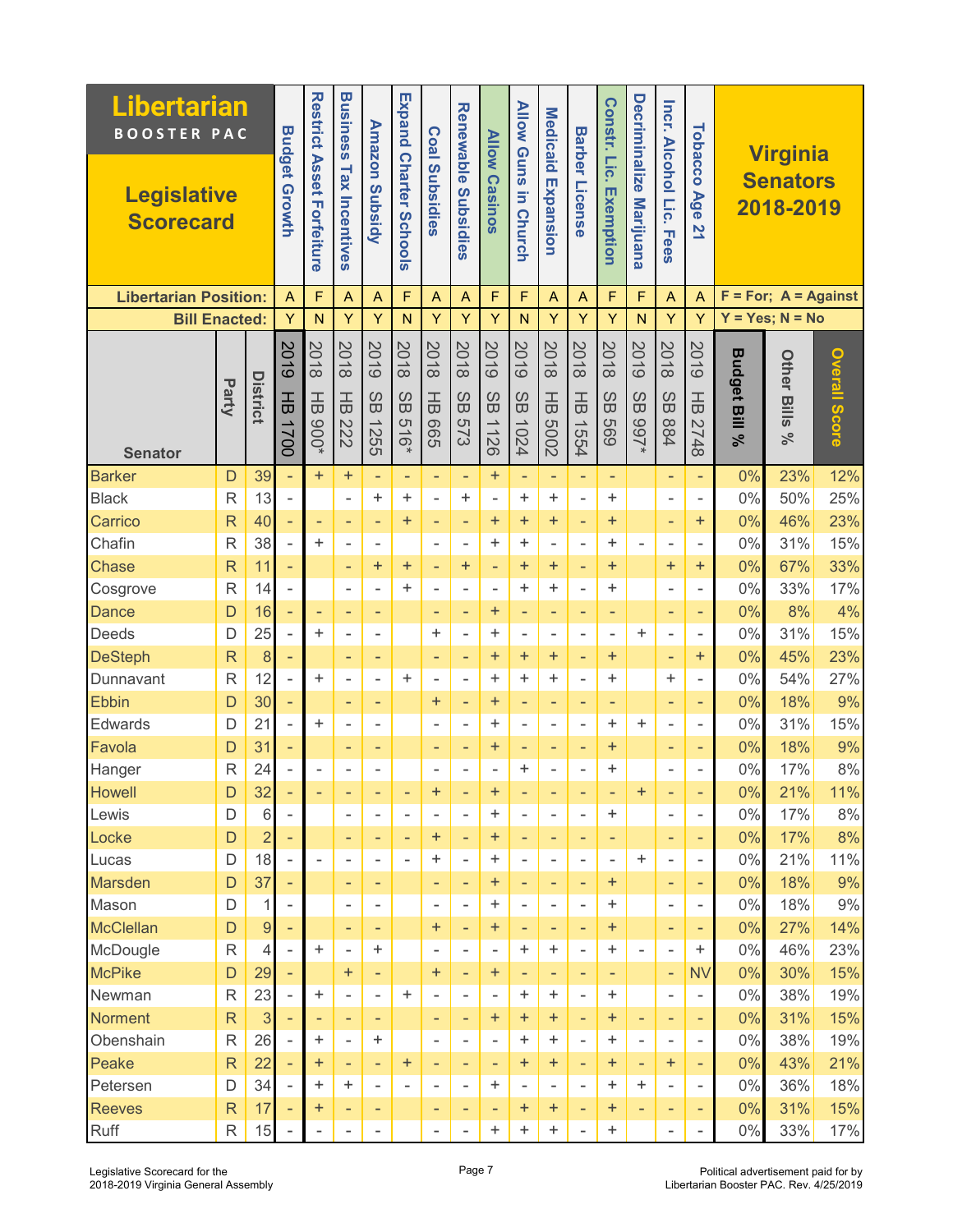| <b>Libertarian</b><br><b>BOOSTER PAC</b><br><b>Legislative</b><br><b>Scorecard</b> |                         |                                                                    | <b>Budget Growth</b>     | <b>Restrict Asset Forteiture</b> | <b>Business</b><br><b>Tax Incentives</b>                                                                                                                              | <b>Annazon</b><br>Subsidy | <b>Expand</b><br><b>Charter Schools</b> | Coal Subsidies        | <b>Renewable</b><br>Subsidies  | <b>Allow Casinos</b>       | <b>Allow Guns</b><br>5<br><b>Church</b> | <b>Medicaid</b><br>Expansion | <b>Barber License</b> | Constr. Lic.<br>Exemption          | <b>Decriminalize</b><br><b>Marijuana</b> | Incr.<br><b>Alcohol Lic.</b><br><b>Fees</b> | Tobacco<br>Age<br>21         |                      | <b>Virginia</b><br><b>Senators</b><br>2018-2019 |                                 |
|------------------------------------------------------------------------------------|-------------------------|--------------------------------------------------------------------|--------------------------|----------------------------------|-----------------------------------------------------------------------------------------------------------------------------------------------------------------------|---------------------------|-----------------------------------------|-----------------------|--------------------------------|----------------------------|-----------------------------------------|------------------------------|-----------------------|------------------------------------|------------------------------------------|---------------------------------------------|------------------------------|----------------------|-------------------------------------------------|---------------------------------|
| <b>Libertarian Position:</b>                                                       |                         |                                                                    | $\overline{A}$           | F                                | F<br>F<br>F<br>F<br>F<br>$\overline{A}$<br>$\overline{A}$<br>$\overline{A}$<br>$\overline{A}$<br>$\overline{A}$<br>$\overline{A}$<br>$\overline{A}$<br>$\overline{A}$ |                           |                                         |                       |                                |                            |                                         |                              | F                     | $= For; A = Against$               |                                          |                                             |                              |                      |                                                 |                                 |
| <b>Bill Enacted:</b>                                                               |                         | Y<br>Ÿ<br>Ÿ<br>Y<br>Y<br>Y<br>Y<br>Y<br>N<br>N<br>N<br>Y<br>Y<br>N |                          |                                  |                                                                                                                                                                       |                           |                                         |                       | Y                              |                            | $Y = Yes; N = No$                       |                              |                       |                                    |                                          |                                             |                              |                      |                                                 |                                 |
|                                                                                    | Party                   | District                                                           | 2019<br>玉                | 8018<br>$\frac{1}{10}$           | 2018<br>$\frac{1}{6}$                                                                                                                                                 | <b>2019</b><br>$\omega$   | 2018<br>$\omega$                        | 2018<br>$\frac{1}{6}$ | 2018<br>$\omega$               | 6107<br>$\omega$           | 5019<br>SB                              | 2018<br>$\frac{1}{6}$        | 8018<br>$\frac{1}{6}$ | 2018<br>$\omega$                   | 5019<br>$\omega$                         | 2018<br>$\omega$                            | <b>2019</b><br>$\frac{1}{6}$ | <b>Budget Bill</b>   | <b>Other</b>                                    | <b>Overall Score</b>            |
| <b>Senator</b>                                                                     |                         |                                                                    | 1700                     | $000*$                           | 222                                                                                                                                                                   | Φ<br>1255                 | $\bar{\mathbf{\sigma}}$<br>516*         | 999                   | $\tilde{\varpi}$<br><b>573</b> | $\bar{\mathbf{u}}$<br>1126 | 1024                                    | 2009                         | 1554                  | $\breve{\overline{\omega}}$<br>699 | $\bar{\mathbf{u}}$<br>$*266$             | $\breve{\varpi}$<br>884                     | 2748                         | వ్                   | Bills<br>$\aleph$                               |                                 |
| <b>Saslaw</b>                                                                      | D                       | 35                                                                 | $\equiv$                 | $\equiv$                         | ٠                                                                                                                                                                     | $\overline{\phantom{a}}$  | ٠                                       | ٠                     | ٠                              | $\ddot{}$                  | $\blacksquare$                          | $\overline{\phantom{a}}$     | ÷                     | $\overline{\phantom{a}}$           | $\ddot{}$                                | $\overline{\phantom{a}}$                    | $\overline{\phantom{a}}$     | 0%                   | 14%                                             | 7%                              |
| Spruill                                                                            | D                       | 5                                                                  | $\blacksquare$           |                                  | $\overline{\phantom{a}}$                                                                                                                                              | ۰                         |                                         | +                     | $\bar{a}$                      | +                          | $\overline{a}$                          | ۰                            | $\overline{a}$        | $\ddot{}$                          |                                          | $\overline{\phantom{0}}$                    | ۰                            | $0\%$                | 27%                                             | 14%                             |
| <b>Stanley</b>                                                                     | $\mathsf{R}$            | 20                                                                 | $\equiv$                 |                                  | ٠                                                                                                                                                                     | ٠                         |                                         | ٠                     | ٠                              | $\overline{\phantom{a}}$   | $\ddot{}$                               | $\ddot{}$                    | ÷                     | $\ddot{}$                          | $\overline{\phantom{a}}$                 | $\overline{\phantom{a}}$                    | $\ddot{}$                    | 0%                   | 33%                                             | 17%                             |
| <b>Stuart</b>                                                                      | $\mathsf{R}$            | 28                                                                 | $\overline{a}$           | +                                | $\overline{\phantom{a}}$                                                                                                                                              | $\blacksquare$            |                                         | ٠                     | $\overline{\phantom{a}}$       | $\blacksquare$             | ÷                                       | ÷.                           | ۰                     | $\ddot{}$                          | $\overline{\phantom{a}}$                 | $\qquad \qquad \blacksquare$                | +                            | 0%                   | 38%                                             | 19%                             |
| <b>Sturtevant</b>                                                                  | $\overline{\mathsf{R}}$ | 10                                                                 | $\overline{\phantom{a}}$ | $\ddot{}$                        | ٠                                                                                                                                                                     | ٠                         |                                         | ٠                     | ٠                              | $\ddot{}$                  | $+$                                     | $+$                          | ٠                     | $\ddot{}$                          | $\overline{\phantom{a}}$                 | $\ddot{}$                                   | ٠                            | 0%                   | 46%                                             | 23%                             |
| Suetterlein                                                                        | R                       | 19                                                                 | $\overline{a}$           |                                  | $\overline{\phantom{a}}$                                                                                                                                              | ÷                         | ÷                                       | $\overline{a}$        | ÷                              | ٠                          | ÷.                                      | $\ddot{}$                    | $\overline{a}$        | +                                  |                                          | ÷.                                          | ÷                            | 0%                   | 67%                                             | 33%                             |
| Surovell                                                                           | D                       | 36                                                                 | $\qquad \qquad -$        |                                  | ٠                                                                                                                                                                     | ۰                         |                                         | ٠                     | ٠                              | $\ddot{}$                  | ÷                                       | ÷                            | ٠                     | $\ddot{}$                          |                                          | ٠                                           |                              | 0%                   | 18%                                             | 9%                              |
| Vogel                                                                              | $\mathsf{R}$            | 27                                                                 | $\overline{a}$           | +                                | $\overline{\phantom{a}}$                                                                                                                                              | ٠                         |                                         | ۰                     | $\overline{\phantom{a}}$       | $\ddot{}$                  | ÷                                       | ÷,                           | ۰                     | +                                  |                                          | $\overline{\phantom{a}}$                    | ٠                            | 0%                   | 33%                                             | 17%                             |
| Wagner                                                                             | $\overline{R}$          | $\overline{7}$                                                     | ٠                        | $\ddot{}$                        | ٠                                                                                                                                                                     | ۰                         |                                         | ٠                     | ٠                              | $\ddot{}$                  | $\ddot{}$                               | ۰                            | ٠                     | $\ddot{}$                          |                                          | ٠                                           |                              | 0%                   | 33%                                             | 17%                             |
| Wexton/Boysko                                                                      | D                       | 33                                                                 | $\overline{\phantom{a}}$ |                                  | $\overline{\phantom{a}}$                                                                                                                                              | ۰                         |                                         | ÷                     | $\overline{a}$                 | $\ddot{}$                  | L,                                      | $\blacksquare$               | ×,                    | $\overline{\phantom{a}}$           |                                          | $\qquad \qquad \blacksquare$                | -                            | $0\%$                | 18%                                             | 9%                              |
| Notes:                                                                             |                         |                                                                    |                          |                                  |                                                                                                                                                                       |                           |                                         |                       |                                |                            |                                         |                              |                       |                                    |                                          | <b>Average Score:</b>                       |                              | $\overline{2}$<br>0% | 3<br>32%                                        | $\overline{\mathcal{A}}$<br>16% |

Notes:

1. "Budget Growth" HB 1700 is weighted equal to all other bills combined because

- every voter is heavily impacted by the budget, while other bills have narrower impact.
- 2. Budget Bill % is based solely on 2019 HB 1700.
- 3. Other Bills % is based on all bills except HB 1700.
- 4. Overall Score = average of Budget Bill % and Other Bills %.

Green-shaded bills represent Libertarian victories: good bills that passed, or bad bills that failed.

- \* Bill did not reach a vote on the Senate floor; committee votes are shown.
- + means "voted the way Libertarians preferred"; means "voted against Libertarians"; NV means "not voting."

A slash indicates officeholder change: 2018 - Wexton; 2019 - Boysko.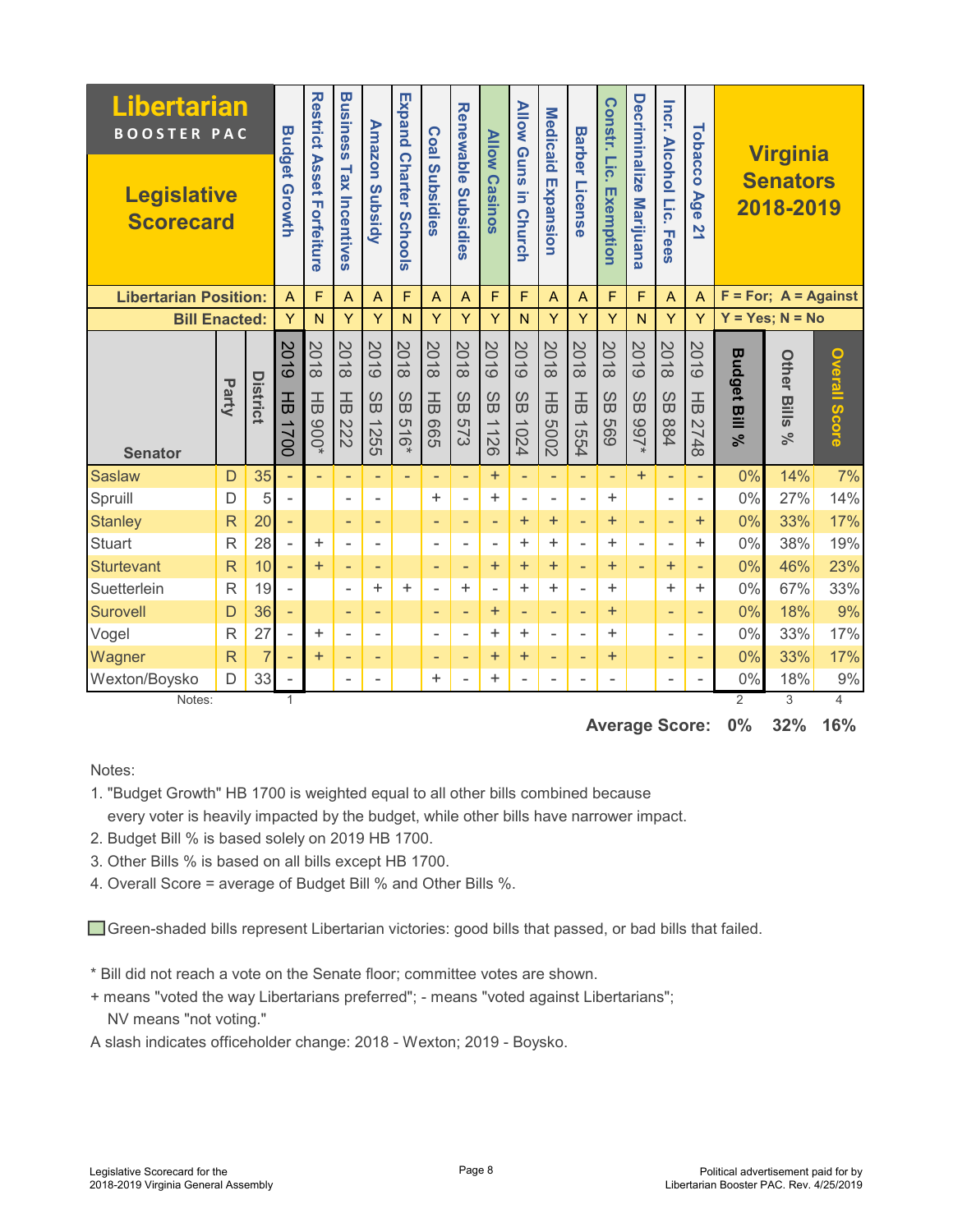| <b>Libertarian</b><br><b>BOOSTER PAC</b> |                         |                      |                          | <b>Business</b>                  |                          |                               | <b>Renewable</b>             | <b>Allow</b>                          | <b>Allow Guns</b>        |                          |                               | Constr. Lic.                  | Decriminalize            |                               |                              |                                  |                          |                                                  |                      |
|------------------------------------------|-------------------------|----------------------|--------------------------|----------------------------------|--------------------------|-------------------------------|------------------------------|---------------------------------------|--------------------------|--------------------------|-------------------------------|-------------------------------|--------------------------|-------------------------------|------------------------------|----------------------------------|--------------------------|--------------------------------------------------|----------------------|
| <b>Legislative</b><br><b>Scorecard</b>   |                         |                      | <b>Budget Growth</b>     | <b>Restrict Asset Forfeiture</b> | <b>Tax Incentives</b>    | <b>Amazon Subsidy</b>         | <b>Coal Subsidies</b>        | <b>Subsidies</b>                      | <b>Casinos</b>           | 5<br><b>Church</b>       | <b>Medicaid Expansion</b>     | <b>Barber License</b>         | Exemption                | <b>Marijuana</b>              | Incr. Alcohol Lic.<br>. Fees | Tobacco<br>Age<br>$\overline{2}$ |                          | <b>Virginia</b><br><b>Delegates</b><br>2018-2019 |                      |
| <b>Libertarian Position:</b>             |                         |                      | A                        | F                                | $\overline{A}$           | A                             | $\overline{A}$               | A                                     | F                        | F                        | $\overline{A}$                | A                             | F                        | F                             | A                            | $\overline{A}$                   |                          | $F = For; A = Against$                           |                      |
| <b>Bill Enacted:</b>                     |                         |                      | Ÿ                        | $\mathsf{N}$                     | Y                        | Ÿ                             | Y                            | Ÿ                                     | Ÿ                        | $\mathsf{N}$             | Y                             | Y                             | Y                        | N                             | Ÿ                            | Y                                |                          | $Y = Yes; N = No$                                |                      |
| <b>Delegate</b>                          | Party                   | <b>District</b>      | 5019<br>곰<br>1700        | 2018<br>곰<br>006                 | 2018<br>곰<br>222         | 8019<br>$\frac{1}{6}$<br>2356 | 2018<br>$\frac{1}{6}$<br>999 | 2018<br>SB<br><b>S73</b>              | 8019<br>SB<br>1126       | 5019<br>SB<br>1024*      | 2018<br>$\frac{1}{6}$<br>2009 | 2018<br>$\frac{1}{6}$<br>1554 | 2018<br>SB<br>699        | 8019<br>$\frac{1}{6}$<br>6202 | 2018<br>SB<br>884            | <b>2019</b><br>곰<br>2748         | <b>Budget Bill</b><br>వ్ | <b>Other Bills</b><br>್ನೇ                        | <b>Overall Score</b> |
| Adams, D.                                | D                       | 68                   |                          | ÷                                | ÷,                       | $\ddot{}$                     | $\pm$                        | $\overline{\phantom{a}}$              | ÷                        |                          | ÷                             | $\overline{\phantom{a}}$      | ÷                        |                               | ÷                            | ÷,                               | 0%                       | 36%                                              | 18%                  |
| Adams, L.                                | R                       | 16                   | $\overline{a}$           | $\ddot{}$                        | $\overline{a}$           | $\overline{\phantom{a}}$      | L.                           | ÷                                     | $\blacksquare$           |                          | $\ddot{}$                     | L,                            | +                        | $\mathbf{r}$                  | $\ddot{}$                    | ÷                                | $0\%$                    | 50%                                              | 25%                  |
| Aird                                     | D                       | 63                   |                          | ٠                                | ٠                        | ٠                             | ٠                            | $\overline{\phantom{a}}$              | $\ddot{}$                |                          | ٠                             | $\qquad \qquad -$             | $\ddot{}$                |                               | ٠                            | ٠                                | 0%                       | 18%                                              | 9%                   |
| Austin                                   | R                       | 19                   |                          | +                                |                          | $\overline{\phantom{a}}$      | -                            | $\qquad \qquad \blacksquare$          | <b>NV</b>                | $\overline{\phantom{0}}$ | ٠                             | -                             | ÷                        |                               | $\overline{a}$               |                                  | $0\%$                    | 18%                                              | 9%                   |
| Ayala                                    | D                       | 51                   | ÷.                       | $\ddot{}$                        | $\blacksquare$           | $\overline{\phantom{a}}$      | $\ddot{}$                    | $\overline{\phantom{a}}$              | $\ddot{}$                |                          | ٠                             | $\overline{\phantom{a}}$      | $\overline{\phantom{a}}$ |                               | $\overline{\phantom{a}}$     | ٠                                | 0%                       | 27%                                              | 14%                  |
| <b>Bagby</b>                             | D                       | 74                   |                          | ÷                                | $\overline{a}$           | $\overline{\phantom{a}}$      | ÷                            | $\frac{1}{2}$                         | $\ddot{}$                | ÷.                       | $\overline{a}$                | L,                            | ÷                        |                               | $\overline{a}$               | ÷                                | $0\%$                    | 33%                                              | 17%                  |
| Bell, J.                                 | D                       | 87                   | $\equiv$                 | ٠                                | ٠                        | $\qquad \qquad -$             | $\ddot{}$                    | $\qquad \qquad -$                     | $\ddot{}$                |                          | ٠                             | ÷                             | $\qquad \qquad -$        |                               | ٠                            | ٠                                | 0%                       | 18%                                              | 9%                   |
| Bell, Richard                            | $\mathsf{R}$            | 20                   |                          | $\ddot{}$                        | ÷                        | $\blacksquare$                | ä,                           | +                                     | ÷                        |                          | $\ddot{}$                     | $\bar{a}$                     | ÷                        |                               | $\overline{\phantom{a}}$     | $\ddot{}$                        | $0\%$                    | 55%                                              | 27%                  |
| <b>Bell, Robert</b>                      | $\overline{\mathsf{R}}$ | 58                   |                          | $\ddot{}$                        | ٠                        | $\qquad \qquad -$             | ÷                            | $\ddot{}$                             | $\overline{\phantom{a}}$ |                          | $\ddot{}$                     | ÷                             | $\ddot{}$                | $\overline{\phantom{a}}$      | $\ddot{}$                    | $\ddot{}$                        | 0%                       | 50%                                              | 25%                  |
| Bloxom                                   | R                       | 100                  |                          | ÷                                | ۰                        | $\qquad \qquad \blacksquare$  | -                            | $\overline{\phantom{a}}$              | ÷                        |                          | ٠                             | $\overline{a}$                | ÷                        |                               | ÷,                           | $\ddot{}$                        | $0\%$                    | 36%                                              | 18%                  |
| <b>Bourne</b>                            | D                       | 71                   | $\equiv$                 | $\ddot{}$                        | ٠                        | ÷                             | $\pm$                        | ÷                                     | <b>NV</b>                |                          | ٠                             | $\overline{\phantom{a}}$      | $\boldsymbol{+}$         |                               | ٠                            | ۰                                | 0%                       | 30%                                              | 15%                  |
| Boysko/Samirah                           | D                       | 86                   | $\overline{a}$           | $\ddot{}$                        | Ĭ.                       | $\overline{\phantom{a}}$      | ÷                            | $\bar{a}$                             |                          |                          | $\overline{a}$                | $\overline{a}$                | $\overline{\phantom{a}}$ |                               | $\overline{a}$               | Ξ.                               | $0\%$                    | 18%                                              | 9%                   |
| <b>Brewer</b>                            | $\mathsf{R}$            | 64                   |                          | $\ddot{}$                        | ٠                        | $\qquad \qquad -$             | ÷                            | +                                     | $\ddot{}$                |                          | $\ddot{}$                     | ÷                             | $\ddot{}$                |                               | $\pm$                        | A                                | 0%                       | 60%                                              | 30%                  |
| <b>Bulova</b>                            | D                       | 37                   |                          | +                                |                          | $\overline{a}$                | +                            | Ē,                                    |                          |                          | ٠                             |                               | $\ddot{}$                |                               | ÷,                           | +                                | $0\%$                    | 36%                                              | 18%                  |
| <b>Byron</b>                             | $\mathsf{R}$            | 22                   |                          | $\boldsymbol{+}$                 | ٠                        | ٠                             | ٠                            | +                                     | ٠                        |                          | $+$                           | ٠                             | $\ddot{}$                |                               | ۰                            | $\ddot{}$                        | $0\%$                    | 45%                                              | 23%                  |
| Campbell                                 | R                       | $6\phantom{1}$<br>69 |                          | $\ddot{}$                        | $\overline{a}$           | $\qquad \qquad \blacksquare$  | -                            | $\overline{\phantom{a}}$              | $\blacksquare$           |                          | $\ddot{}$                     | ÷,                            | +                        |                               | <b>NV</b>                    | $\pm$                            | $0\%$                    | 40%                                              | 20%                  |
| Carr<br>Carter                           | D<br>D                  | 50                   | $\ddot{}$                | ÷<br>+                           | ٠<br>$\ddot{}$           | ٠<br>$\ddag$                  | $\pm$<br>$\ddot{}$           | ٠                                     | ٠<br>$\blacksquare$      | ۰                        | ٠                             | ٠<br>$\overline{\phantom{a}}$ | ٠<br>+                   |                               | ٠<br>$\overline{a}$          | ۰<br>$\pm$                       | 0%<br>100%               | 17%<br>55%                                       | 8%<br>77%            |
| <b>Cline/Campbell</b>                    | $\mathsf{R}$            | 24                   |                          | $\ddot{}$                        |                          | $\overline{\phantom{a}}$      | ٠                            | $\overline{\phantom{a}}$<br>$\ddot{}$ | $+$                      |                          | ۰<br>$\ddot{}$                | $\overline{\phantom{a}}$      | ÷                        |                               | $\pm$                        | ÷                                | 0%                       | 55%                                              | 27%                  |
| Cole                                     | R                       | 88                   |                          | $\ddot{}$                        | $\ddot{}$                | $\ddot{}$                     | $\sim$                       | +                                     | $\mathbf{r}$             |                          | $\ddot{}$                     | ÷                             | $\ddot{}$                |                               | $\pm$                        | $\ddot{}$                        | $0\%$                    | 82%                                              | 41%                  |
| <b>Collins</b>                           | $\overline{\mathsf{R}}$ | 29                   |                          | ÷                                | $\equiv$                 | $\overline{\phantom{a}}$      | ٠                            | $\ddot{}$                             | $+$                      |                          | $+$                           | $\overline{\phantom{a}}$      | ÷                        | $\equiv$                      | $+$                          | <b>NV</b>                        | 0%                       | 55%                                              | 27%                  |
| Convirs-Fowler                           | D                       | 21                   |                          | $\ddot{}$                        | ÷,                       | $\overline{\phantom{a}}$      | ÷                            | $\qquad \qquad \blacksquare$          | $\pm$                    |                          | ٠                             | $\overline{\phantom{a}}$      | ÷                        |                               | $\overline{\phantom{0}}$     | <b>NV</b>                        | 0%                       | 40%                                              | 20%                  |
| Cox (Speaker)                            | $\mathsf{R}$            | 66                   | ÷.                       | ÷                                | ٠                        | ÷                             | ٠                            | ÷                                     | $\overline{\phantom{a}}$ | -                        | ٠                             | ÷                             | $\ddot{}$                |                               | ٠                            | ÷                                | 0%                       | 17%                                              | 8%                   |
| Davis                                    | $\mathsf{R}$            | 84                   |                          | $\ddot{}$                        | $\overline{\phantom{a}}$ | $\blacksquare$                | $\overline{\phantom{0}}$     | $\overline{\phantom{a}}$              | $\ddot{}$                |                          | $\blacksquare$                | $\overline{\phantom{a}}$      | $\ddot{}$                |                               | $\overline{\phantom{a}}$     | -                                | $0\%$                    | 27%                                              | 14%                  |
| <b>Delaney</b>                           | D                       | 67                   |                          | $\overline{\phantom{a}}$         | ٠                        | ÷                             | $\ddot{}$                    | Ξ                                     | ÷                        |                          | ٠                             | $\overline{\phantom{a}}$      | ٠                        |                               | ٠                            | ٠                                | 0%                       | 18%                                              | 9%                   |
| Edmunds                                  | R                       | 60                   |                          | $\ddot{}$                        |                          | $\overline{\phantom{a}}$      | ÷.                           | $\overline{\phantom{a}}$              | $\pm$                    |                          | $\overline{\phantom{a}}$      | $\overline{\phantom{a}}$      | +                        |                               | $\ddot{}$                    | $\ddot{}$                        | $0\%$                    | 45%                                              | 23%                  |
| <b>Fariss</b>                            | $\mathsf{R}$            | 59                   | $\overline{\phantom{a}}$ | ÷                                | ÷                        | $\overline{\phantom{a}}$      | ÷                            | +                                     | $\equiv$                 |                          | <b>NV</b>                     | $\overline{\phantom{a}}$      | ÷                        |                               | $+$                          | $\ddot{}$                        | 0%                       | 60%                                              | 30%                  |
| Filler-Corn                              | D                       | 41                   |                          | $\overline{a}$                   | $\overline{a}$           | $\overline{a}$                | ÷                            | $\qquad \qquad \blacksquare$          | $\pm$                    |                          |                               | -                             | ÷                        |                               | $\overline{\phantom{a}}$     | -                                | $0\%$                    | 25%                                              | 13%                  |
| Fowler                                   | $\mathsf{R}$            | 55                   |                          | ÷                                | ٠                        | ٠                             | ٠                            | ٠                                     | ٠                        |                          | $\ddot{}$                     | ÷                             | $\ddot{}$                |                               | ٠                            | ٠                                | 0%                       | 27%                                              | 14%                  |
| Foy                                      | D                       | $\overline{2}$       |                          | $+$                              | $\overline{a}$           | ä,                            | ÷                            | $\overline{\phantom{a}}$              | $+$                      |                          | $\overline{\phantom{a}}$      | L,                            | $\blacksquare$           |                               | $\bar{a}$                    | ÷.                               | $0\%$                    | 27%                                              | 14%                  |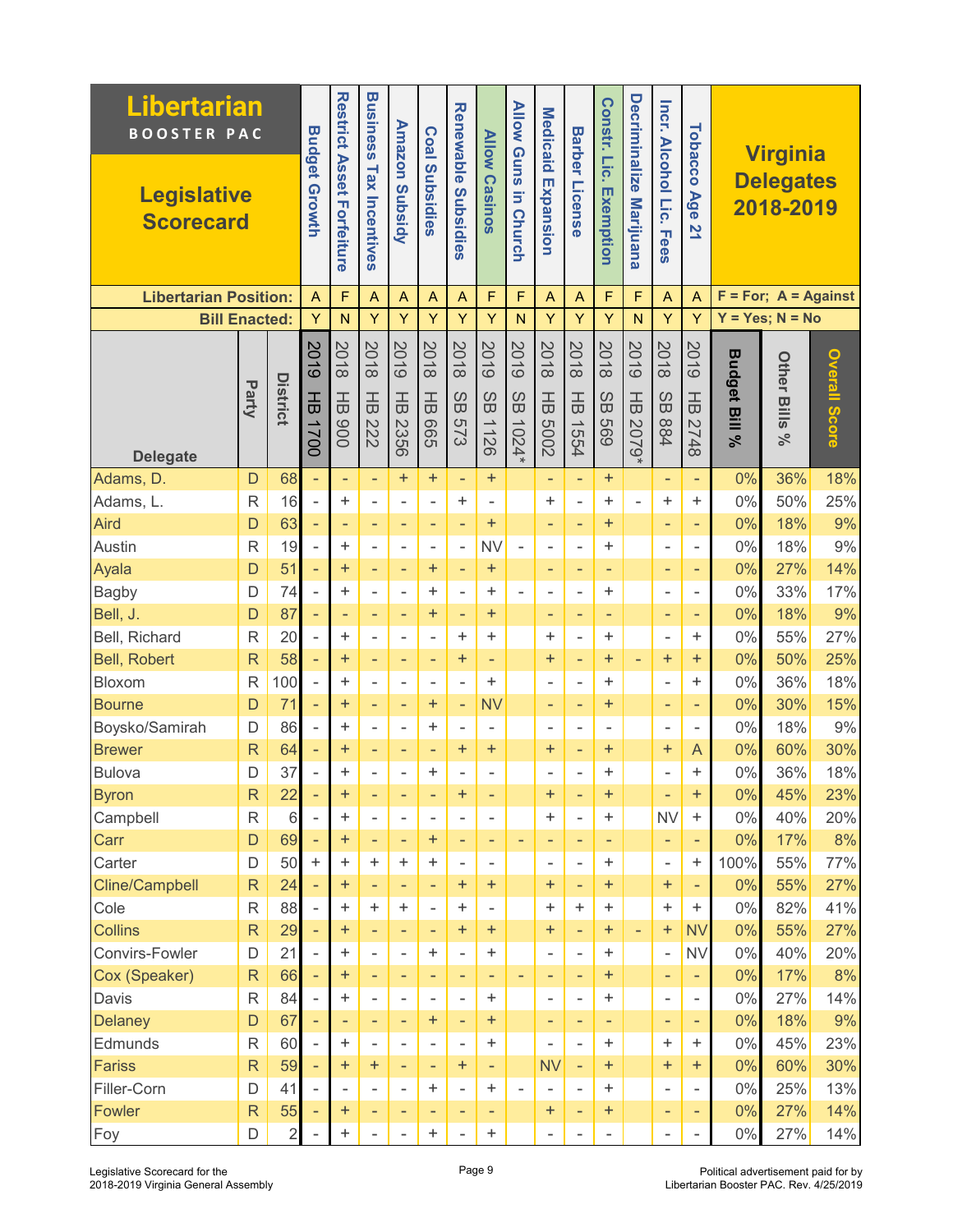| <b>Libertarian</b><br><b>BOOSTER PAC</b> |                |                 |                          | <b>Restrict</b>            | <b>Business</b>              |                                      |                                     | <b>Renewable</b>         | <b>Allow</b>                                               | <b>Allow Guns</b>   |                          |                                | Constr. Lic.                 | <b>Decriminalize</b>          |                              |                                  |                          |                                                  |               |
|------------------------------------------|----------------|-----------------|--------------------------|----------------------------|------------------------------|--------------------------------------|-------------------------------------|--------------------------|------------------------------------------------------------|---------------------|--------------------------|--------------------------------|------------------------------|-------------------------------|------------------------------|----------------------------------|--------------------------|--------------------------------------------------|---------------|
| <b>Legislative</b><br><b>Scorecard</b>   |                |                 | <b>Budget Growth</b>     | <b>Asset</b><br>Forfeiture | <b>Tax Incentives</b>        | <b>Amazon Subsidy</b>                | <b>Coal Subsidies</b>               | Subsidies                | <b>Casinos</b>                                             | 5<br><b>Church</b>  | Medicaid Expansion       | <b>Barber License</b>          | Exemption                    | <b>Marijuana</b>              | Incr. Alcohol Lic.<br>. Fees | Tobacco<br>Age<br>$\overline{2}$ |                          | <b>Virginia</b><br><b>Delegates</b><br>2018-2019 |               |
| <b>Libertarian Position:</b>             |                |                 | A                        | F                          | A                            | A                                    | A                                   | $\overline{A}$           | F                                                          | F                   | $\overline{A}$           | Α                              | F                            | F                             | A                            | $\overline{A}$                   |                          | $F = For; A = Against$                           |               |
| <b>Bill Enacted:</b>                     |                |                 | Ÿ                        | $\mathsf{N}$               | Y                            | Ÿ                                    | Ÿ                                   | Y                        | Ÿ                                                          | N                   | Y                        | Y                              | Y                            | N                             | Ÿ                            | Y                                |                          | $Y = Yes; N = No$                                |               |
| <b>Delegate</b>                          | Party          | <b>District</b> | 8019<br>곰<br>1700        | 2018<br>곰<br>006           | 2018<br>$\frac{1}{6}$<br>222 | <b>2019</b><br>$\frac{1}{6}$<br>2356 | 2018<br>$\frac{1}{6}$<br><b>GOS</b> | 2018<br>SB<br><b>573</b> | 2019<br>$\mathcal{O}$<br>$\tilde{\mathbf{\omega}}$<br>1126 | 8019<br>SB<br>1024* | 2018<br>곰<br>2009        | 2018<br>$\frac{1}{10}$<br>1554 | 2018<br>SB<br>699            | 5019<br>$\frac{1}{6}$<br>2079 | 2018<br>SB<br>984            | 8019<br>곰<br>2748                | <b>Budget Bill</b><br>వ్ | <b>Other Bills</b><br>್ನೇ                        | Overall Score |
| <b>Freitas</b>                           | $\mathsf{R}$   | 30              |                          | $\ddot{}$                  | $\overline{\phantom{a}}$     | $\ddot{}$                            | ÷,                                  | $\pmb{+}$                | $\ddot{}$                                                  |                     | $\ddot{}$                | $+$                            | $\ddot{}$                    |                               | $\ddot{}$                    | $\ddot{}$                        | 0%                       | 82%                                              | 41%           |
| Garrett                                  | $\mathsf{R}$   | 23              | $\overline{a}$           | ÷                          | $\blacksquare$               | $\overline{\phantom{a}}$             | $\overline{a}$                      | $\blacksquare$           | $\overline{a}$                                             |                     | $\blacksquare$           | $\overline{\phantom{a}}$       | $\ddot{}$                    |                               | $\overline{a}$               | Ξ.                               | $0\%$                    | 18%                                              | 9%            |
| <b>Gilbert</b>                           | $\overline{R}$ | 15              | ÷,                       | $+$                        | $\ddot{}$                    | ٠                                    | ٠                                   | $\boldsymbol{+}$         | ٠                                                          | ۳                   | $\ddot{}$                | ٠                              | $\ddot{}$                    | $\overline{\phantom{a}}$      | $\ddot{}$                    | $\ddot{}$                        | 0%                       | 54%                                              | 27%           |
| Gooditis                                 | D              | 10              |                          | $\blacksquare$             | ٠                            | $\overline{\phantom{a}}$             | $\overline{a}$                      | -                        | -                                                          |                     | ٠                        | -                              | $\qquad \qquad \blacksquare$ |                               | $\overline{a}$               | ÷                                | $0\%$                    | 0%                                               | 0%            |
| Guzman                                   | D              | 31              | ÷,                       | $\ddot{}$                  | $\overline{\phantom{a}}$     | $\ddot{}$                            | $\ddot{}$                           | ٠                        | $\ddot{}$                                                  |                     | ٠                        | ٠                              | $\equiv$                     |                               | ٠                            | ۰                                | 0%                       | 36%                                              | 18%           |
| Habeeb/McNamara                          | $\overline{R}$ | 8               |                          | ÷                          | $\overline{a}$               | $\overline{\phantom{a}}$             |                                     | $\ddot{}$                | $\overline{a}$                                             |                     | $\ddot{}$                | ÷,                             | +                            |                               | +                            | $\ddot{}$                        | $0\%$                    | 55%                                              | 27%           |
| <b>Hayes</b>                             | D              | 77              | ÷,                       | ۰                          | ٠                            | $\qquad \qquad -$                    | $\ddot{}$                           | ٠                        | $\ddot{}$                                                  |                     | ٠                        | ÷                              | $\ddot{}$                    |                               | ٠                            | ٠                                | 0%                       | 27%                                              | 14%           |
| Head                                     | $\mathsf{R}$   | 17              | L,                       | ÷                          | ÷.                           | $\bar{a}$                            | L.                                  | $\overline{\phantom{a}}$ | L.                                                         |                     | $\ddot{}$                | $\overline{\phantom{a}}$       | $\ddot{}$                    |                               | $\overline{a}$               | $\ddot{}$                        | $0\%$                    | 36%                                              | 18%           |
| <b>Helsel</b>                            | $\overline{R}$ | 91              | ÷,                       | $\ddot{}$                  | ٠                            | $\qquad \qquad -$                    | ÷                                   | ٠                        | $\ddot{}$                                                  |                     | ٠                        | $\qquad \qquad -$              | $\ddot{}$                    |                               | ÷                            | $\ddot{}$                        | 0%                       | 36%                                              | 18%           |
| Heretick                                 | D              | 79              | $\overline{\phantom{0}}$ | ÷                          | $\overline{\phantom{a}}$     | $\qquad \qquad \blacksquare$         | $\overline{a}$                      | $\overline{\phantom{a}}$ | $\ddot{}$                                                  |                     | $\overline{\phantom{a}}$ | -                              | +                            |                               | $\overline{a}$               | -                                | $0\%$                    | 27%                                              | 14%           |
| <b>Herring</b>                           | D              | 46              | ÷,                       | ۰                          | ٠                            | $\overline{\phantom{a}}$             | $\pm$                               | ٠                        | ÷                                                          |                     | ٠                        | $\overline{\phantom{a}}$       | -                            | $\ddot{}$                     | ÷                            | ۰                                | 0%                       | 17%                                              | 8%            |
| Hodges                                   | $\mathsf{R}$   | 98              | L,                       | ÷                          | $\sim$                       | $\overline{\phantom{a}}$             | ä,                                  | L,                       | +                                                          |                     | $\overline{\phantom{a}}$ | ÷,                             | +                            |                               | ä,                           | Ξ.                               | $0\%$                    | 27%                                              | 14%           |
| Hope                                     | D              | 47              | ٠                        | ۰                          | ٠                            | $\qquad \qquad -$                    | <b>NV</b>                           | $\qquad \qquad -$        | $\ddot{}$                                                  |                     | ٠                        | ٠                              | $\ddot{}$                    |                               | ÷                            | <b>NV</b>                        | 0%                       | 22%                                              | 11%           |
| Hugo                                     | R              | 40              |                          | +                          | <b>NV</b>                    | $\overline{\phantom{a}}$             |                                     | ۰                        | +                                                          |                     | $\ddot{}$                | ÷                              | $\ddot{}$                    |                               | ۰                            |                                  | $0\%$                    | 40%                                              | 20%           |
| <b>Hurst</b>                             | D              | 12              |                          | $\pm$                      | ٠                            | ٠                                    | ۰                                   | ٠                        | +                                                          |                     | ٠                        | ٠                              | ٠                            |                               | ۰                            | ۰                                | $0\%$                    | 18%                                              | 9%            |
| Ingram                                   | $\mathsf R$    | 62              | $\overline{a}$           | $\color{red}{+}$           | $\overline{\phantom{a}}$     | $\overline{\phantom{a}}$             | -                                   | $\overline{\phantom{a}}$ | +                                                          | Ξ.                  | $\overline{\phantom{a}}$ | $\overline{\phantom{a}}$       | +                            |                               | $\overline{\phantom{0}}$     | $\overline{\phantom{0}}$         | $0\%$                    | 25%                                              | 13%           |
| <b>James</b>                             | D              | 80              |                          | ۰                          | ٠                            | ٠                                    | ٠                                   | ٠                        | +                                                          |                     | ٠                        | ٠                              | ÷                            |                               | ٠                            | ۰                                | $0\%$                    | 18%                                              | 9%            |
| Jones, C.                                | $\mathsf{R}$   | 76              |                          | ÷                          | $\ddot{}$                    | $\overline{\phantom{a}}$             | $\overline{\phantom{0}}$            | $\overline{\phantom{a}}$ | Ξ.                                                         | Ξ.                  | $\overline{\phantom{a}}$ | $\overline{a}$                 | $\ddot{}$                    |                               | $\overline{\phantom{a}}$     | $\overline{\phantom{0}}$         | $0\%$                    | 25%                                              | 13%           |
| Jones, J.                                | D              | 89              | $\equiv$                 | $+$                        | $\overline{\phantom{a}}$     | $\overline{\phantom{a}}$             | $\pm$                               | ÷,                       | ÷                                                          |                     | $\overline{\phantom{a}}$ | $\qquad \qquad -$              | $\qquad \qquad -$            |                               | ٠                            | ٠                                | $0\%$                    | 27%                                              | 14%           |
| Keam                                     | D              | 35              | L,                       | +                          | $\bar{a}$                    | $\overline{\phantom{a}}$             | +                                   | $\frac{1}{2}$            | $\ddot{}$                                                  |                     | $\bar{a}$                | $\sim$                         | $\overline{\phantom{a}}$     |                               | $\overline{a}$               | ÷                                | 0%                       | 27%                                              | 14%           |
| Kilgore                                  | $\mathsf{R}$   | $\mathbf 1$     |                          | $\ddot{}$                  | $\equiv$                     | $\overline{\phantom{a}}$             | ä,                                  | $\qquad \qquad -$        | ÷                                                          | ÷,                  | $\overline{\phantom{a}}$ | $\overline{\phantom{a}}$       | ÷                            |                               | ÷,                           | $\ddot{}$                        | 0%                       | 33%                                              | 17%           |
| Knight                                   | $\mathsf R$    | 81              |                          | $\ddot{}$                  | <b>NV</b>                    | $\bar{a}$                            | $\overline{\phantom{0}}$            | $\overline{\phantom{a}}$ | +                                                          |                     | $\overline{\phantom{a}}$ | $\overline{\phantom{a}}$       | +                            |                               | $\overline{a}$               | -                                | $0\%$                    | 27%                                              | 14%           |
| <b>Kory</b>                              | D              | 38              | $\equiv$                 | ÷,                         | <b>NV</b>                    | $\overline{\phantom{a}}$             | $\overline{\phantom{a}}$            | ÷                        | ÷                                                          |                     | ٠                        | ÷                              | <b>NV</b>                    |                               | $\qquad \qquad -$            | ٠                                | $0\%$                    | 11%                                              | 6%            |
| <b>Krizek</b>                            | D              | 44              |                          |                            |                              | $\sim$                               | +                                   | $\overline{a}$           | $\ddot{}$                                                  |                     | $\blacksquare$           | $\bar{a}$                      |                              |                               | $\overline{\phantom{a}}$     | Ξ.                               | $0\%$                    | 18%                                              | 9%            |
| Landes                                   | $\mathsf{R}$   | 25              |                          | $+$                        | $\ddot{}$                    | $\overline{\phantom{a}}$             | $\overline{\phantom{a}}$            | $\overline{\phantom{a}}$ | ÷                                                          | ÷                   | $+$                      | ÷                              | ÷                            |                               | $\qquad \qquad -$            | ÷                                | $0\%$                    | 33%                                              | 17%           |
| LaRock                                   | $\mathsf R$    | 33              | $\overline{a}$           | $\ddot{}$                  | $\ddot{}$                    | +                                    | L,                                  | +                        | ÷,                                                         |                     | $\color{red}{+}$         | ÷,                             | +                            |                               | $\ddot{}$                    | $\ddot{}$                        | $0\%$                    | 73%                                              | 36%           |
| Leftwich                                 | $\mathsf{R}$   | 78              | $\equiv$                 | ÷                          | $\overline{\phantom{a}}$     | $\overline{\phantom{a}}$             | $\qquad \qquad -$                   | $\overline{\phantom{a}}$ | $\overline{\phantom{a}}$                                   |                     | $\ddot{}$                | $\overline{\phantom{a}}$       | ÷                            |                               | ٠                            | ٠                                | $0\%$                    | 27%                                              | 14%           |
| Levine                                   | D              | 45              | L,                       | ÷                          | $\blacksquare$               | $\overline{\phantom{a}}$             | $\ddot{}$                           | $\bar{a}$                | $\ddot{}$                                                  |                     | $\overline{\phantom{a}}$ | $\bar{a}$                      | +                            |                               | $\overline{\phantom{0}}$     | Ξ.                               | $0\%$                    | 27%                                              | 14%           |
| Lindsey                                  | D              | 90              |                          | $\ddot{}$                  | ٠                            | ٠                                    | ٠                                   | $\overline{\phantom{a}}$ | $+$                                                        |                     | ٠                        | $\qquad \qquad \blacksquare$   | <b>NV</b>                    |                               | ۰                            | ٠                                | 0%                       | 20%                                              | 10%           |
| Lopez                                    | D              | 49              |                          | $\ddot{}$                  | $\overline{a}$               | +                                    | +                                   | $\frac{1}{2}$            | +                                                          |                     | $\overline{\phantom{a}}$ | $\overline{\phantom{0}}$       | $\! + \!\!\!\!$              |                               | $\overline{\phantom{0}}$     | -                                | $0\%$                    | 45%                                              | 23%           |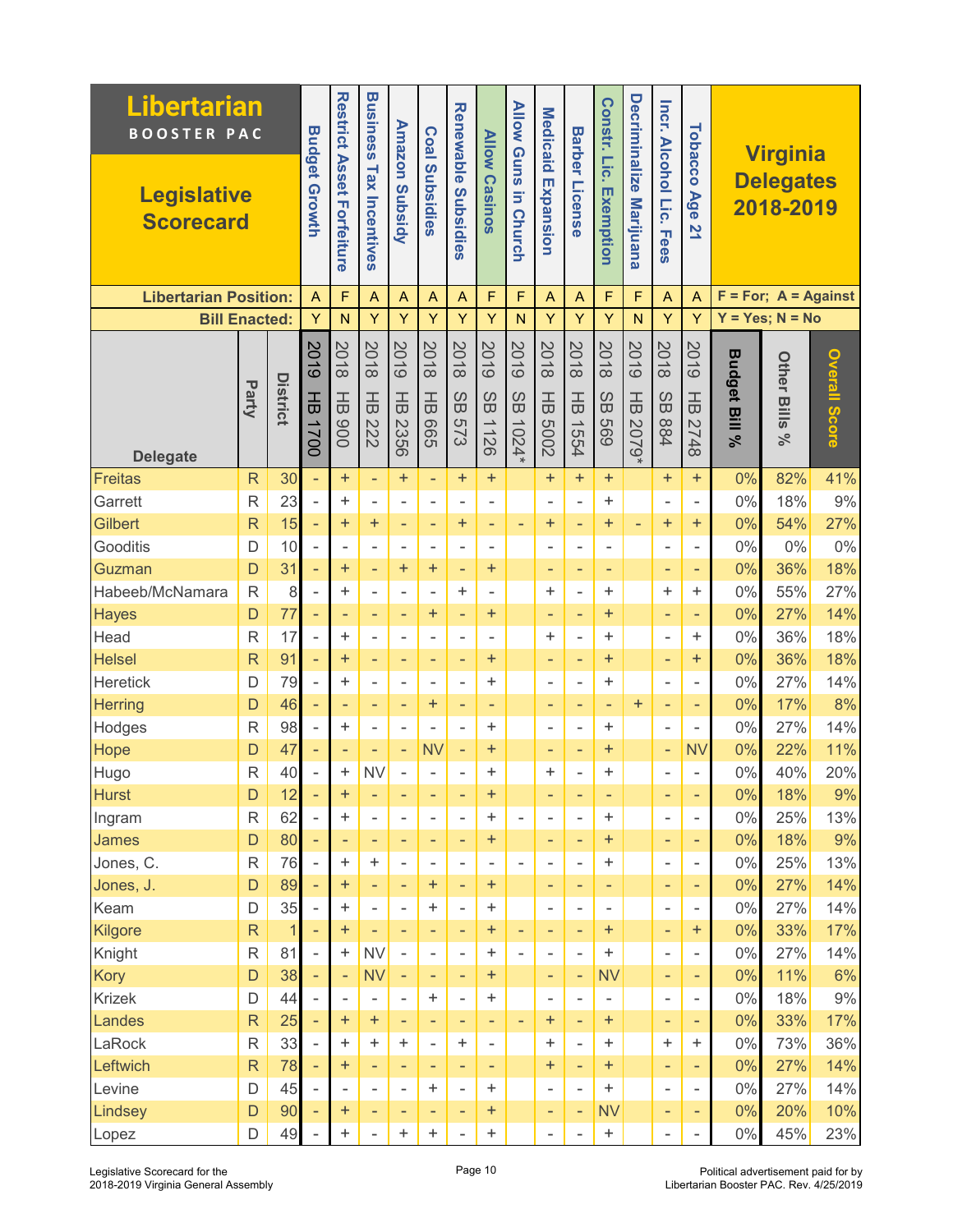| <b>Libertarian</b><br><b>BOOSTER PAC</b> |                         |                 |                          | <b>Restrict</b>            | <b>Business</b>              |                                                      |                                     | <b>Renewable</b>                  | <b>Allow</b>       | <b>Allow Guns</b>        |                          |                                | Constr. Lic.             | <b>Decriminalize</b>     |                              |                                  |                          |                                                  |                      |
|------------------------------------------|-------------------------|-----------------|--------------------------|----------------------------|------------------------------|------------------------------------------------------|-------------------------------------|-----------------------------------|--------------------|--------------------------|--------------------------|--------------------------------|--------------------------|--------------------------|------------------------------|----------------------------------|--------------------------|--------------------------------------------------|----------------------|
| <b>Legislative</b><br><b>Scorecard</b>   |                         |                 | <b>Budget Growth</b>     | <b>Asset</b><br>Forfeiture | <b>Tax Incentives</b>        | <b>Amazon Subsidy</b>                                | <b>Coal Subsidies</b>               | Subsidies                         | <b>Casinos</b>     | 5<br><b>Church</b>       | Medicaid Expansion       | <b>Barber License</b>          | Exemption                | <b>Marijuana</b>         | Incr. Alcohol Lic.<br>. Fees | Tobacco<br>Age<br>$\overline{2}$ |                          | <b>Virginia</b><br><b>Delegates</b><br>2018-2019 |                      |
| <b>Libertarian Position:</b>             |                         |                 | A                        | F                          | A                            | A                                                    | A                                   | $\overline{A}$                    | F                  | F                        | $\overline{A}$           | A                              | F                        | F                        | A                            | $\overline{A}$                   |                          | $F = For; A = Against$                           |                      |
| <b>Bill Enacted:</b>                     |                         |                 | Ÿ                        | $\mathsf{N}$               | Y                            | Ÿ                                                    | Ÿ                                   | Y                                 | Ÿ                  | N                        | Y                        | Y                              | Y                        | N                        | Ÿ                            | Y                                |                          | $Y = Yes; N = No$                                |                      |
| <b>Delegate</b>                          | Party                   | <b>District</b> | 2019<br>곰<br>1700        | 2018<br>곰<br>006           | 2018<br>$\frac{1}{6}$<br>222 | <b>2019</b><br>$\frac{1}{6}$<br>2356                 | 2018<br>$\frac{1}{6}$<br><b>GOS</b> | 2018<br>SB<br><b>573</b>          | 2019<br>SB<br>1126 | 8019<br>SB<br>$1024*$    | 2018<br>곰<br>2009        | 2018<br>$\frac{1}{10}$<br>1554 | 2018<br>SB<br>699        | 5019<br>곰<br>6202        | 2018<br>SB<br>984            | 8019<br>곰<br>2748                | <b>Budget Bill</b><br>వ్ | <b>Other Bills</b><br>ೢೕ                         | <b>Overall Score</b> |
| <b>Marshall</b>                          | $\mathsf{R}$            | 14              |                          | $\ddot{}$                  | $\equiv$                     | $\overline{\phantom{a}}$                             | ÷,                                  | $\qquad \qquad -$                 | $\ddot{}$          |                          | $\overline{\phantom{a}}$ | ÷,                             | ÷                        |                          | ÷,                           | ÷                                | 0%                       | 25%                                              | 13%                  |
| <b>McGuire</b>                           | $\mathsf{R}$            | 56              | $\overline{a}$           | ÷.                         | $\blacksquare$               | $\overline{\phantom{a}}$                             | $\overline{a}$                      | $\ddot{}$                         | $\overline{a}$     |                          | $\ddot{}$                | $\bar{a}$                      | +                        |                          | ä,                           | $\ddot{}$                        | $0\%$                    | 45%                                              | 23%                  |
| <b>McQuinn</b>                           | D                       | 70              | ÷,                       | $\ddot{}$                  | ٠                            | $\overline{\phantom{a}}$                             | <b>NV</b>                           | $\overline{\phantom{a}}$          | $\ddot{}$          |                          | ٠                        | ٠                              | $\ddot{}$                |                          | <b>NV</b>                    |                                  | 0%                       | 33%                                              | 17%                  |
| <b>Miyares</b>                           | $\mathsf{R}$            | 82              |                          | ÷                          | $\overline{\phantom{a}}$     | +                                                    | $\overline{a}$                      | $\overline{\phantom{a}}$          | $\ddot{}$          |                          | $\ddot{}$                | $\overline{a}$                 | $\ddot{}$                |                          | ÷,                           | ÷                                | $0\%$                    | 45%                                              | 23%                  |
| <b>Morefield</b>                         | $\overline{\mathsf{R}}$ | 3               |                          | $\ddot{}$                  | $\overline{\phantom{a}}$     | $\overline{\phantom{a}}$                             | ٠                                   | $\overline{\phantom{a}}$          | $\ddot{}$          |                          | ٠                        | ۰                              | ÷                        |                          | ÷,                           | $\ddot{}$                        | 0%                       | 36%                                              | 18%                  |
| Mullin                                   | D                       | 93              | <b>NV</b>                |                            | $\overline{\phantom{a}}$     | ÷,                                                   | ÷.                                  | $\frac{1}{2}$                     | <b>NV</b>          |                          | $\overline{\phantom{a}}$ | $\overline{a}$                 | $\overline{\phantom{0}}$ | +                        | $\overline{\phantom{0}}$     |                                  | $0\%$                    | 18%                                              | 9%                   |
| <b>Murphy</b>                            | D                       | 34              | ÷,                       | $\ddot{}$                  | <b>NV</b>                    | $\overline{\phantom{a}}$                             | <b>NV</b>                           | $\equiv$                          | $\ddot{}$          |                          | ٠                        | ٠                              | ٠                        |                          | ٠                            | ۰                                | 0%                       | 22%                                              | 11%                  |
| O'Quinn                                  | $\mathsf{R}$            | 5               | $\overline{a}$           | ÷                          | $\sim$                       | $\overline{\phantom{a}}$                             | L.                                  | $\sim$                            | +                  |                          | $\ddot{}$                | $\bar{a}$                      | $\ddot{}$                |                          | $\overline{a}$               | $\ddot{}$                        | $0\%$                    | 45%                                              | 23%                  |
| Orrock                                   | $\overline{\mathsf{R}}$ | 54              | ÷,                       | $\ddot{}$                  | $\ddot{}$                    | $\qquad \qquad -$                                    | $\qquad \qquad -$                   | $\overline{\phantom{a}}$          | ÷                  | ÷                        | ٠                        | $\qquad \qquad -$              | $\ddot{}$                |                          | $\qquad \qquad -$            | ٠                                | 0%                       | 25%                                              | 13%                  |
| Peace                                    | R                       | 97              | $\overline{\phantom{0}}$ | $\ddot{}$                  | ٠                            | +                                                    | $\overline{a}$                      | $\overline{\phantom{a}}$          | +                  |                          | $\overline{\phantom{a}}$ | $\overline{\phantom{a}}$       | +                        |                          | $\overline{a}$               | -                                | $0\%$                    | 36%                                              | 18%                  |
| Pillion                                  | $\overline{\mathsf{R}}$ | 4               | ä,                       | $\ddot{}$                  | ٠                            | ٠                                                    | ٠                                   | ٠                                 | $\ddot{}$          |                          | ٠                        | $\overline{\phantom{a}}$       | $\ddot{}$                |                          | ÷,                           | $\ddot{}$                        | 0%                       | 36%                                              | 18%                  |
| Plum                                     | D                       | 36              | $\overline{a}$           | ÷                          | $\overline{a}$               | $\overline{\phantom{a}}$                             | ÷                                   | L,                                | ä,                 |                          | $\overline{\phantom{a}}$ | ÷,                             | $\overline{a}$           |                          | $\overline{a}$               | ÷                                | $0\%$                    | 17%                                              | 8%                   |
| Pogge                                    | $\overline{\mathsf{R}}$ | 96              |                          | $\ddot{}$                  | ÷,                           | $\boldsymbol{+}$                                     | ÷                                   | ٠                                 | ٠                  |                          | $\ddot{}$                | ÷                              | $\pmb{+}$                |                          | ٠                            | ٠                                | 0%                       | 36%                                              | 18%                  |
| Poindexter                               | R                       | $\hbox{9}$      |                          | +                          |                              | -                                                    |                                     | +                                 |                    |                          | $\ddot{}$                | $\blacksquare$                 | $\ddot{}$                |                          | $\overline{a}$               | +                                | $0\%$                    | 45%                                              | 23%                  |
| Price                                    | D                       | 95              |                          | $\pm$                      | ٠                            | +                                                    | +                                   | ٠                                 | ۰                  |                          | ٠                        | ٠                              | ٠                        |                          | ۰                            | $\boldsymbol{+}$                 | 0%                       | 36%                                              | 18%                  |
| Ransone                                  | $\mathsf{R}$            | 99              | $\overline{\phantom{a}}$ | ÷                          | $\overline{\phantom{a}}$     | $\overline{\phantom{a}}$                             | <b>NV</b>                           | <b>NV</b>                         | $\bar{ }$          |                          | $\ddot{}$                | $\overline{\phantom{a}}$       | +                        | $\overline{\phantom{a}}$ | $\overline{a}$               | $\ddot{}$                        | 0%                       | 40%                                              | 20%                  |
| Rasoul                                   | D                       | 11              | <b>NV</b>                | $\pm$                      | ٠                            | $\ddot{}$                                            | $\pm$                               | ٠                                 | ٠                  |                          | ٠                        | ٠                              | ٠                        |                          | ٠                            | ٠                                | 0%                       | 27%                                              | 14%                  |
| Reid                                     | D                       | 32              |                          | ÷<br>$\ddot{}$             | $\overline{\phantom{a}}$     | $\overline{\phantom{a}}$                             | +                                   | $\overline{\phantom{a}}$          | $\ddot{}$<br>$+$   |                          | $\overline{\phantom{a}}$ | $\overline{\phantom{a}}$       | ٠                        |                          | ٠                            | ۰                                | 0%<br>$0\%$              | 27%                                              | 14%                  |
| Robinson<br>Rodman                       | $\mathsf{R}$<br>D       | 27<br>73        |                          | ÷                          | ٠<br>٠                       | $\overline{\phantom{a}}$<br>$\overline{\phantom{a}}$ | ٠<br>+                              | $\pm$<br>$\overline{\phantom{a}}$ | +                  |                          | $\pm$<br>$\blacksquare$  | $\qquad \qquad -$<br>$\sim$    | ÷<br>+                   |                          | ٠<br>$\blacksquare$          | ٠                                | 0%                       | 45%<br>36%                                       | 23%<br>18%           |
| Roem                                     | D                       | 13              | $\overline{\phantom{a}}$ | ÷                          | $\overline{\phantom{a}}$     | $\overline{\phantom{a}}$                             | $\pm$                               | $\overline{\phantom{a}}$          | $\ddot{}$          |                          | ٠                        | ٠                              | ٠                        |                          | ٠                            | -<br>٠                           | 0%                       | 27%                                              | 14%                  |
| Rush                                     | $\mathsf{R}$            | 7               |                          | ÷                          | $\overline{\phantom{a}}$     | $\overline{\phantom{a}}$                             | -                                   | $\overline{\phantom{a}}$          | +                  |                          | $\ddot{}$                | $\ddot{}$                      | ÷                        |                          | $\overline{\phantom{a}}$     | ÷                                | $0\%$                    | 55%                                              | 27%                  |
| <b>Sickles</b>                           | $\mathsf{D}$            | 43              | ٠                        | ٠                          | ٠                            | ٠                                                    | ٠                                   | ٠                                 | +                  |                          | ٠                        | ٠                              | ٠                        |                          | ٠                            | ٠                                | 0%                       | 9%                                               | 5%                   |
| Simon                                    | $\mathsf D$             | 53              |                          | ÷                          | $\blacksquare$               | $\blacksquare$                                       | +                                   | $\overline{\phantom{a}}$          | +                  |                          | $\blacksquare$           | +                              | $\overline{\phantom{a}}$ |                          | $\overline{\phantom{a}}$     | Ξ.                               | 0%                       | 36%                                              | 18%                  |
| <b>Stolle</b>                            | $\mathsf{R}$            | 83              |                          | $\pm$                      | ٠                            | $\overline{\phantom{a}}$                             | ٠                                   | ٠                                 | +                  |                          | ٠                        | $\overline{\phantom{a}}$       | ÷                        |                          | ٠                            | ٠                                | $0\%$                    | 27%                                              | 14%                  |
| Sullivan                                 | D                       | 48              |                          | -                          | $\overline{\phantom{a}}$     | $\overline{\phantom{a}}$                             | +                                   | $\overline{\phantom{a}}$          | $\ddot{}$          |                          | $\overline{\phantom{a}}$ | ۰                              |                          |                          | ۰                            | ۰                                | $0\%$                    | 18%                                              | 9%                   |
| <b>Thomas</b>                            | $\mathsf{R}$            | 28              | ٠                        | ÷                          | ٠                            | ٠                                                    | ۰                                   | ٠                                 | ÷                  |                          | ٠                        | $\overline{\phantom{a}}$       | ÷                        |                          | ٠                            | ٠                                | 0%                       | 27%                                              | 14%                  |
| Torian                                   | D                       | 52              |                          | $\overline{a}$             | $\overline{\phantom{a}}$     | $\overline{\phantom{a}}$                             | $\blacksquare$                      | $\overline{\phantom{a}}$          | +                  | $\overline{\phantom{a}}$ | <b>NV</b>                | $\overline{\phantom{a}}$       | +                        |                          | $\blacksquare$               | ÷                                | $0\%$                    | 18%                                              | $9\%$                |
| Toscano                                  | D                       | 57              |                          | ۰                          | ٠                            | ٠                                                    | $\pm$                               | ٠                                 | ٠                  |                          | ٠                        | ٠                              | ÷                        |                          | ۰                            | ۰                                | 0%                       | 18%                                              | 9%                   |
| Tran                                     | D                       | 42              |                          | +                          | $\overline{\phantom{a}}$     | $\overline{\phantom{0}}$                             | +                                   | $\overline{\phantom{a}}$          | +                  |                          | ۰                        | ٠                              | $\overline{\phantom{a}}$ |                          | $\overline{\phantom{0}}$     | ÷                                | $0\%$                    | 36%                                              | 18%                  |